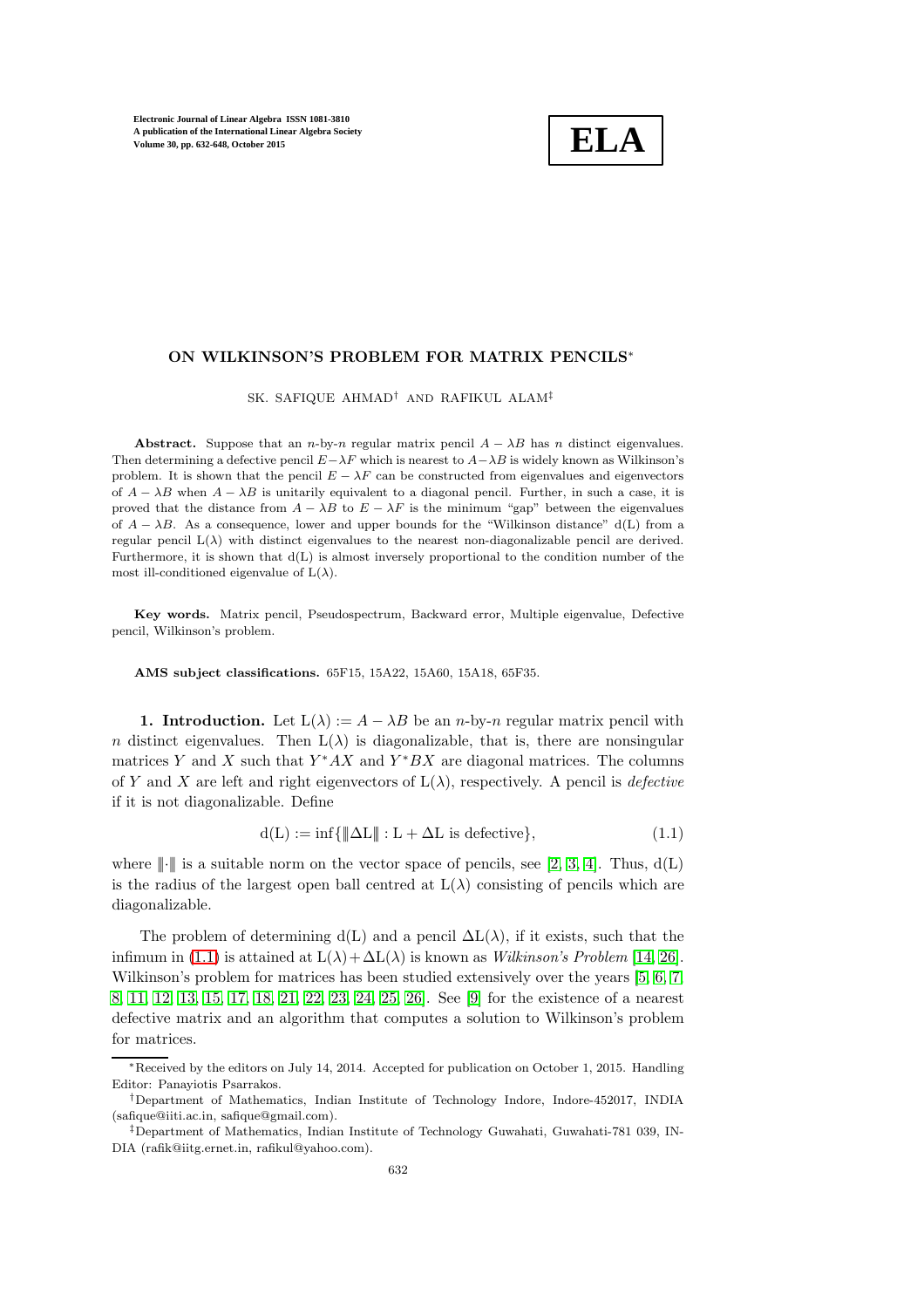**ELA**

# On Wilkinson's Problem for Matrix Pencils 633

Wilkinson's problem for matrix pencils has been investigated in [\[4\]](#page-15-2) by considering the norm  $||L|| := \sqrt{||A||_2^2 + ||B||_2^2}$  and in [\[10\]](#page-16-16) by considering the norm  $||L|| :=$  $\max(||A||_2, ||B||_2)$ , see also [\[16\]](#page-16-17). It is shown in [\[4\]](#page-15-2) that d(L) is the smallest value of  $\epsilon$ for which at least two components of the  $\epsilon$ -pseudospectrum [\[4\]](#page-15-2) of L coalesce. Further, if  $\lambda \in \mathbb{C}$  is a point of coalescence of the components, then  $\lambda$  is a multiple eigenvalue of a pencil  $L + \Delta L$  (constructed from the SVD of  $L(\lambda)$ ) such that  $d(L) = ||\Delta L||$ . Furthermore,  $L + \Delta L$  is defective when the smallest singular value of  $L(\lambda)$  is simple. Therefore, *generically* the infimum in  $(1.1)$  is attained. In the *nongeneric* case, that is, when the smallest singular value of  $L(\lambda)$  is multiple, whether or not the infimum in  $(1.1)$  is attained remains inconclusive in [\[4\]](#page-15-2) and is still an open problem. For example, the nongeneric case always arises in the special case when L is unitarily equivalent to a diagonal pencil.

The main contributions of this paper are as follows. We show that the infimum in [\(1.1\)](#page-0-0) is attained when  $L(\lambda)$  is unitarily equivalent to a diagonal pencil (we refer to such pencils as nongeneric pencils), that is,

<span id="page-1-0"></span>
$$
U^*AV = diag(\alpha_i) \text{ and } U^*BV = diag(\beta_i) \tag{1.2}
$$

for some unitary matrices  $U$  and  $V$ . Further, we describe a construction of the nearest defective pencil  $L(\lambda)+\Delta L(\lambda)$  from eigenvalues and eigenvectors of  $L(\lambda)$ . We introduce the notion of a "gap" between eigenvalues of  $L(\lambda)$  and show that  $d(L)$  is the minimum gap between the eigenvalues of  $L(\lambda)$ .

Note that  $d(L)$  is the distance from  $L(\lambda)$  to the nearest non-diagonalizable pencil. Consequently, if a pencil  $\Delta L(\lambda)$  is such that  $||\Delta L|| < d(L)$  then the perturbed pencil  $L(\lambda) + \Delta L(\lambda)$  remains diagonalizable. Thus, in a sense,  $d(L)$  is the safety radius for continuous evolution of diagonalizations of  $L(\lambda)$ . Hence, a lower bound of  $d(L)$  can be employed for computing an eigendecomposition of  $L(\lambda)$  stably[\[14\]](#page-16-0).

We derive computable upper and lower bounds for  $d(L)$ . We illustrate effectiveness of these bounds by considering a few numerical examples. Further, we show that  $d(L)$  is almost inversely proportional to the condition number of the most sensitive eigenvalue of  $L(\lambda)$  - a fact which is well known for matrices.

2. Preliminaries. We consider nonhomogeneous matrix pencil of the form  $L(z) := A - zB$  as well as homogeneous matrix pencils of the form  $L(c, s) := cA - sB$ . A pencil L is said to be regular if  $\det(L(z)) \neq 0$  for some  $z \in \mathbb{C}$ . The spectrum of a regular pencil L, denoted by  $\Lambda(L)$ , is given by

$$
\Lambda(L) := \begin{cases} \{(c, s) \in \mathbb{C}^2 \setminus \{0\} : \det(L(c, s)) = 0\}, & L \text{ homogeneous}, \\ \{\lambda \in \mathbb{C} : \det(L(\lambda)) = 0\}, & L \text{ nonhomogeneous}. \end{cases}
$$

If  $L(z) = A - zB$  and B is singular then it is customary to consider  $\Lambda(L)$  as a subset of  $\mathbb{C}_{\infty}$ , the one-point compactification of  $\mathbb{C}$ , and add  $\infty$  to  $\Lambda(L)$ . For completeness, we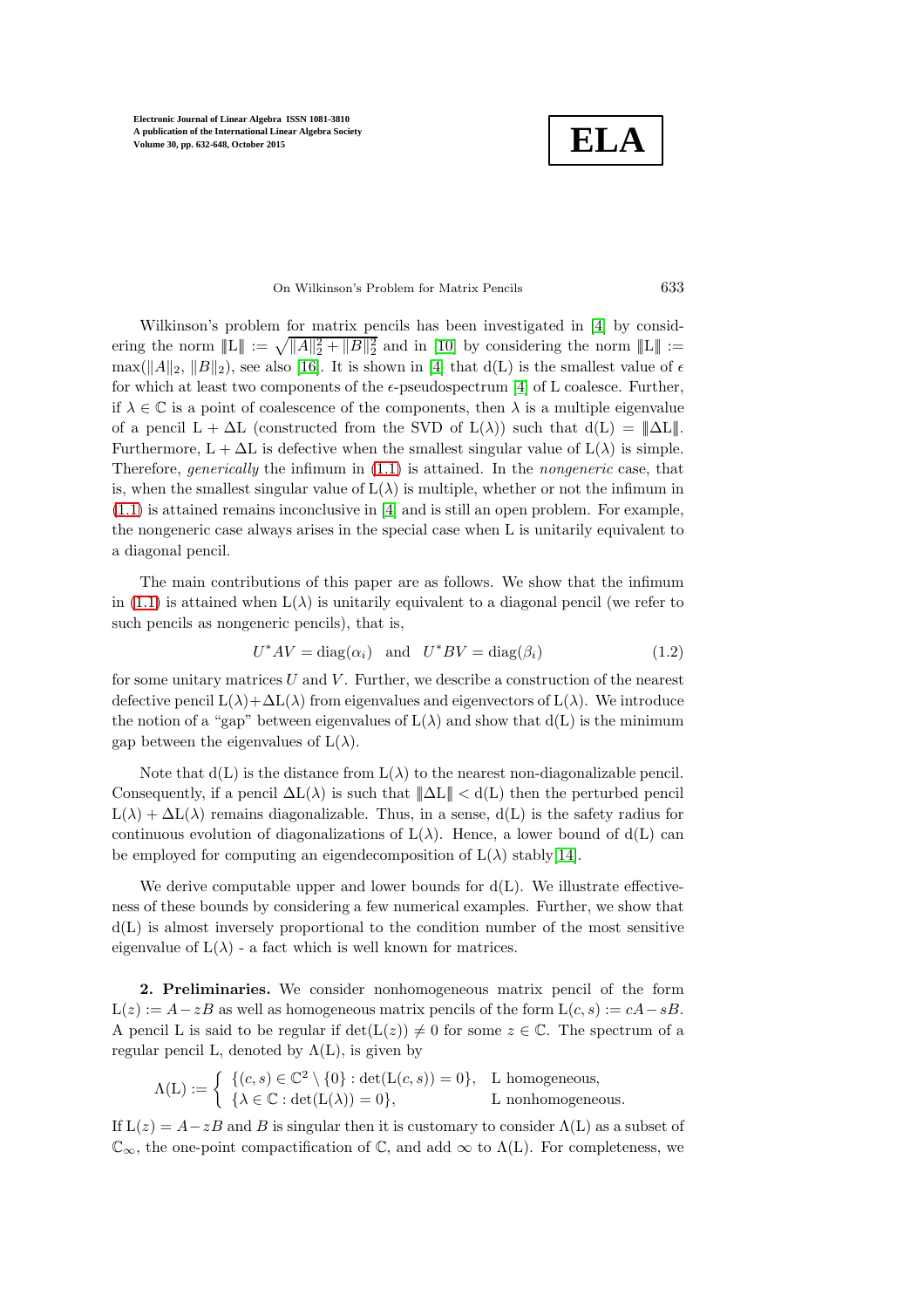

#### 634 Sk.S. Ahmad and R. Alam

consider both homogeneous and nonhomogeneous matrix pencils. For homogeneous L, normalizing  $(c, s) \in \Lambda(L)$  as  $|c|^2 + |s|^2 = 1$ , we consider  $\Lambda(L)$  as a subset of the unit sphere  $\mathbb{S}^1 := \{(c, s) \in \mathbb{C}^2 : |c|^2 + |s|^2 = 1\}$ . An infinite eigenvalue of L, if any, is then represented by  $(0, 1)$ .

We equip the vector space of  $n$ -by- $n$  matrix pencils with the following norms:

<span id="page-2-2"></span>
$$
\|\mathbf{L}\|_{2} := \|[A,B]\|_{2}, \quad \|\mathbf{L}\|_{F} := \|[A,B]\|_{F} \quad \text{and} \quad \|\mathbf{L}\|_{\ell^{2}} := (\|A\|_{2}^{2} + \|B\|_{2}^{2})^{1/2}, \quad (2.1)
$$

where  $\|\cdot\|_F$  denotes the Frobenius norm. We write  $\|\mathbf{L}\|_M$  for  $M=2$ ,  $M=F$  and  $M = \ell^2$ . See [\[3,](#page-15-1) [4\]](#page-15-2) for various choices of pencil norms. The  $\epsilon$ -pseudospectrum of L is given by [\[4\]](#page-15-2)

$$
\Lambda_{\epsilon}(\mathcal{L}) = \bigcup \{ \Lambda(\mathcal{L} + \Delta \mathcal{L}) : ||\Delta \mathcal{L}||_{M} \leq \epsilon \}.
$$

Now defining  $\eta(\lambda, L) := \min\{\|\Delta L\|_M : \lambda \in \Lambda(L + \Delta L)\}\$  and  $\eta(c, s, L) := \min\{\|\Delta L\|_M : \lambda \in \Lambda(L + \Delta L)\}\$  $(c, s) \in \Lambda(L + \Delta L)$ } we have [\[4\]](#page-15-2)

<span id="page-2-0"></span>
$$
\eta(\lambda, \mathcal{L}) = \frac{\sigma_{\min}(\mathcal{L}(\lambda))}{\sqrt{1 + |\lambda|^2}} \quad \text{and} \quad \eta(c, s, \mathcal{L}) = \frac{\sigma_{\min}(\mathcal{L}(c, s))}{\sqrt{|c|^2 + |s|^2}} \tag{2.2}
$$

<span id="page-2-1"></span>for  $\|\cdot\|_F$  and  $\|\cdot\|_{\ell^2}$  norms. The equality in [\(2.2\)](#page-2-0) holds for  $\|\cdot\|_2$  as well and follows from Proposition [2.1](#page-2-1) which shows that the  $\epsilon$ -pseudospectrum  $\Lambda_{\epsilon}(L)$  is the same for all three norms.

PROPOSITION 2.1. The pseudospectrum  $\Lambda_{\epsilon}(L)$  is the same for all three norms.

*Proof.* We outline the proof for nonhomogeneous pencils. Suppose that  $L(z) =$  $A - zB$ . Let  $\lambda \in \Lambda(\mathbf{L} + \Delta \mathbf{L})$ . Then  $\sigma_{\min}(\mathbf{L}(\lambda)) \leq ||\Delta \mathbf{L}(\lambda)||_2 \leq ||\Delta \mathbf{L}||_M \sqrt{1 + |\lambda|^2}$ for  $M = 2, F, \ell^2$ . Hence,  $\eta(\lambda, L) \ge \sigma_{\min}(L(\lambda))/\sqrt{1 + |\lambda|^2}$ . On the other hand, let  $\lambda \in \mathbb{C}$ . Let u and v, respectively, be left and right singular vectors of the matrix  $L(\lambda)$ corresponding to the smallest singular value  $\sigma_{\min}(L(\lambda))$ . Then defining

<span id="page-2-3"></span>
$$
[\Delta A, \ \Delta B] := \sigma_{\min}(\mathcal{L}(\lambda)) \frac{[-1, \ \overline{\lambda}] \otimes uv^*}{1 + |\lambda|^2}
$$
 (2.3)

and considering the pencil  $\Delta L(z) = \Delta A - z \Delta B$ , it follows that  $\lambda \in \Lambda(L + \Delta L)$  and  $\|\Delta L\|_M = \sigma_{\min}(L(\lambda))/\sqrt{1+|\lambda|^2}$  for  $M = 2, F, \ell^2$ . Indeed,  $L(\lambda)v = \sigma_{\min}(L(\lambda))u$ and  $\Delta L(\lambda)v = -\sigma_{\min}(L(\lambda))u$  show that  $(L(\lambda) + \Delta L(\lambda))v = 0$ . Hence,  $\eta(\lambda, L)$  $\sigma_{\min}(L(\lambda))/\sqrt{1+|\lambda|^2}$  for all three norms in [\(2.1\)](#page-2-2). Finally, note that  $\lambda \in \Lambda_{\epsilon}(L)$  if and only if  $\eta(\lambda, L) \leq \epsilon$ . Hence the result follows. The proof is similar for homogeneous pencils.  $\square$ 

This shows that we could choose any one of the three norms in [\(2.1\)](#page-2-2) for the pseudospectra of L. As we shall see,  $d(L)$  is also the same for all three norms when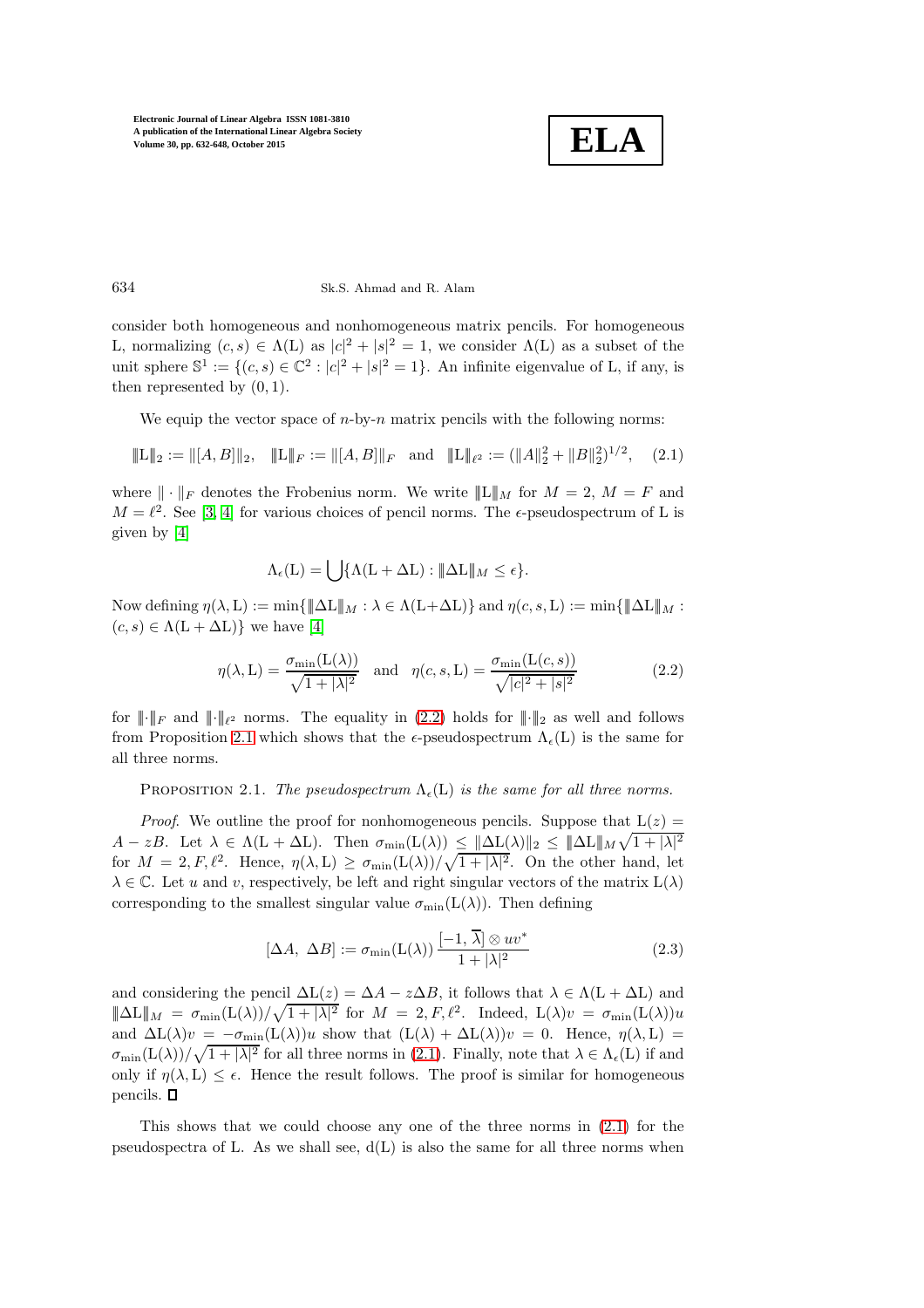

### On Wilkinson's Problem for Matrix Pencils 635

L is a nongeneric pencil. For a block diagonal pencil  $L = diag(L_1, L_2)$ , it is easily seen [\[4\]](#page-15-2) that

<span id="page-3-0"></span>
$$
\Lambda_{\epsilon}(L) = \Lambda_{\epsilon}(L_1) \cup \Lambda_{\epsilon}(L_2). \tag{2.4}
$$

Note that  $\Lambda_{\epsilon}(L)$  is invariant under unitary equivalence of L, that is,  $\Lambda_{\epsilon}(ULV) = \Lambda_{\epsilon}(L)$ for unitary matrices U and V. Therefore, when L is nongeneric and satisfies  $(1.2)$ , by  $(2.2)$  and  $(2.4)$  we have

<span id="page-3-4"></span>
$$
\Lambda_{\epsilon}(\mathcal{L}) = \bigcup_{j=1}^{n} \Omega_{\epsilon}(\alpha_j, \beta_j), \tag{2.5}
$$

where

<span id="page-3-1"></span>
$$
\Omega_{\epsilon}(\alpha_j, \beta_j) := \begin{cases} \{z \in \mathbb{C} : |\alpha_j - z\beta_j| \le \epsilon \, \|(1, z)\|_2\}, & \text{L nonhomogeneous,} \\ \{(\epsilon, s) \in \mathbb{S}^1 : |\epsilon \alpha_j - s\beta_j| \le \epsilon\}, & \text{L homogeneous,} \end{cases}
$$
\n(2.6)

are components of  $\Lambda_{\epsilon}(L)$ . Now, supposing that L has n distinct eigenvalues, it follows that for small  $\epsilon$  the components of  $\Lambda_{\epsilon}(L)$  given in [\(2.6\)](#page-3-1) are disjoint. Hence, in such a case, we have  $d(L) > \epsilon$ . We require the notion of a gap between two points in  $\mathbb{C}^2$  to determine the smallest value of  $\epsilon$  for which at least two components of  $\Lambda_{\epsilon}(L)$  coalesce.

3. Gap between two points in  $\mathbb{C}^2$ . Let  $\mathbb T$  denote the unit circle in  $\mathbb C$ , that is,  $\mathbb{T} := \{ z \in \mathbb{C} : |z| = 1 \}.$  Given  $x := (\alpha_1, \alpha_2) \in \mathbb{C}^2$  and  $y := (\beta_1, \beta_2) \in \mathbb{C}^2$ , we define the gap between  $x$  and  $y$  by

<span id="page-3-2"></span>
$$
Gap(x, y) := \min_{\zeta \in \mathbb{T}} \frac{|\alpha_1 \beta_2 - \alpha_2 \beta_1|}{\|x - \zeta y\|_2} = \frac{|\alpha_1 \beta_2 - \alpha_2 \beta_1|}{\sqrt{\|x\|_2^2 + \|y\|_2^2 + 2|\langle x, y \rangle|}},
$$
(3.1)

where  $\langle x, y \rangle$  is the usual inner product on  $\mathbb{C}^2$ , that is,  $\langle x, y \rangle = y^*x$ . The minimum in [\(3.1\)](#page-3-2) is attained at  $\zeta_{\min} := -\text{sign}(\langle y, x \rangle)$ , where  $\text{sign}(z) := \overline{z}/|z|$  if  $z \neq 0$  and sign(0) := 1. Indeed,  $||x - \zeta y||_2^2 = ||x||_2^2 + ||y||_2^2 - 2\text{Re}\langle x, \zeta y \rangle$  is maximized when  $\zeta = \zeta_{\min}$ . Thus,  $\max_{\zeta \in \mathbb{T}} \|x - \zeta y\|_2 = \sqrt{\|x\|_2^2 + \|y\|_2^2 + 2|\langle x, y \rangle|}$ , which proves [\(3.1\)](#page-3-2).

We also write  $Gap(x, y)$  as  $Gap(\alpha_1, \alpha_2; \beta_1, \beta_2)$ . If x and y are normalized, that is,  $||x||_2 = ||y||_2 = 1$  then it follows that

<span id="page-3-3"></span>
$$
Gap(x,y) = \frac{1}{2} |\alpha_1 \beta_2 - \alpha_2 \beta_1| \sec(\theta/2), \qquad (3.2)
$$

where  $\theta \in [0, \pi/2]$  is such that  $\cos(\theta) = |\langle x, y \rangle|$ . Some essential properties of  $\text{Gap}(x, y)$ are as follows:

- We have  $\text{Gap}(x, y) = \text{Gap}(y, x)$  and  $\text{Gap}(\alpha_1, \alpha_2; \beta_1, \beta_2) = \text{Gap}(\alpha_2, \alpha_1; \beta_2, \beta_1).$
- We have  $Gap(x, y) = 0 \iff x = ty$  for some  $t \in \mathbb{C}$ . Equivalently,  $Gap(x, y) = 0 \iff \alpha_1/\alpha_2 = \beta_1/\beta_2 \text{ in } \mathbb{C}_{\infty} := \mathbb{C} \cup {\{\infty\}}.$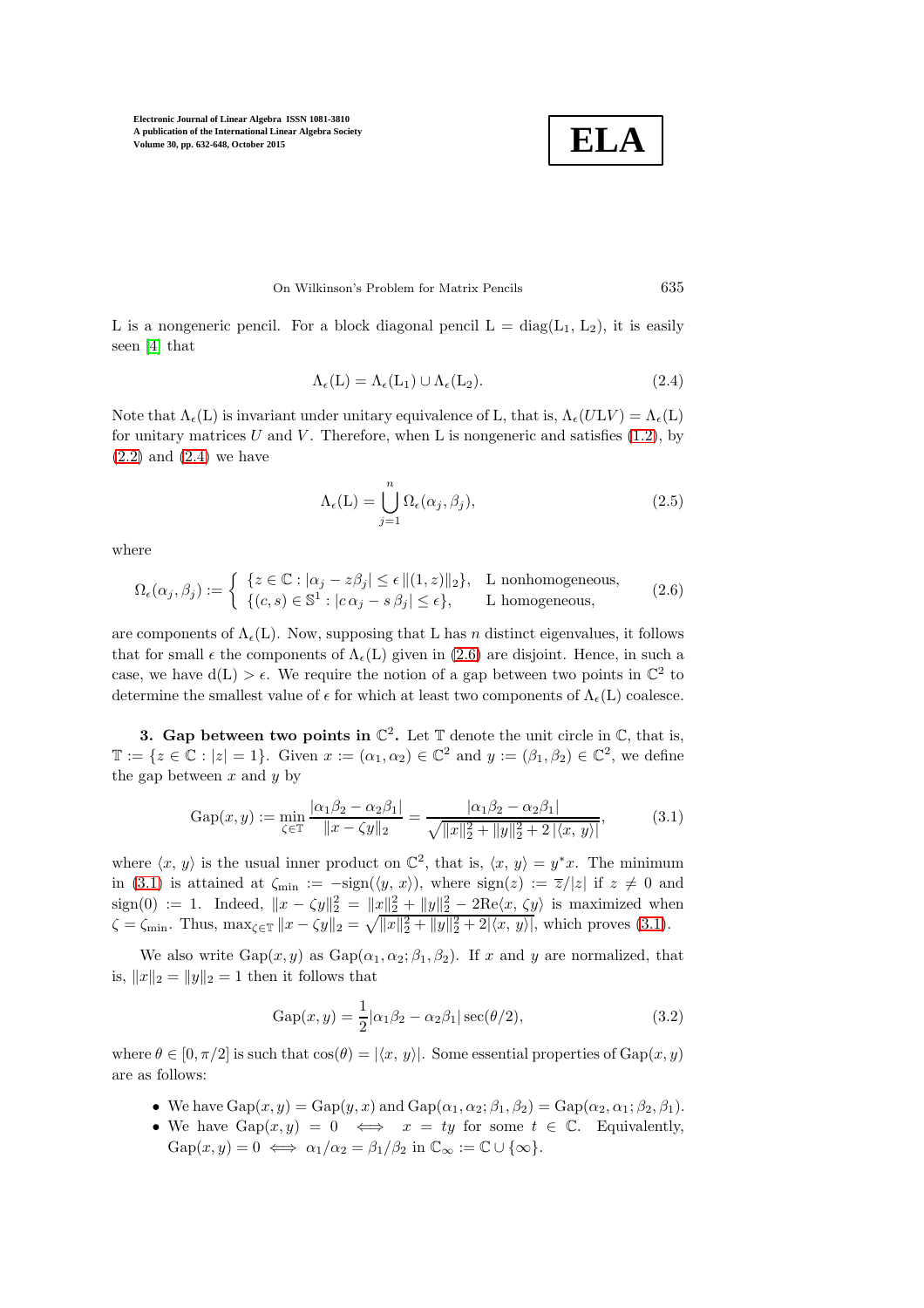

636 Sk.S. Ahmad and R. Alam

• We have  $\text{Gap}(tx, ty) = |t| \text{Gap}(x, y)$  for  $t \in \mathbb{C}$ .

The chordal metric [\[19\]](#page-16-18) on  $\mathbb{CP}^1$ , the complex projective space, or on  $\mathbb{C}_{\infty}$  is closely related to gap. Indeed, treating  $x := (\alpha_1, \alpha_2)$  and  $y := (\beta_1, \beta_2)$  as points in  $\mathbb{CP}^1$  the chordal distance between  $x$  and  $y$  is given by

$$
chord(x, y) := \frac{|\alpha_1 \beta_2 - \alpha_2 \beta_1|}{\|x\|_2 \|y\|_2}.
$$

The chordal distance between  $\alpha_1/\alpha_2$  and  $\beta_1/\beta_2$  as points in  $\mathbb{C}_{\infty}$  is given by

$$
\text{chord}(\alpha_1/\alpha_2, \beta_1/\beta_2) = \frac{|\alpha_1 \beta_2 - \alpha_2 \beta_1|}{\|x\|_2 \|y\|_2} = \frac{|\alpha_1/\alpha_2 - \beta_1/\beta_2|}{\sqrt{1 + |\alpha_1/\alpha_2|^2} \sqrt{1 + |\beta_1/\beta_2|^2}}.
$$

Since  $||x||_2^2 + ||y||_2^2 + 2 |\langle x, y \rangle| \ge 2||x||_2||y||_2$  and  $||x||_2^2 + ||y||_2^2 + 2 |\langle x, y \rangle| \le (||x||_2 + ||y||_2)^2$ , we have

$$
\frac{\|x\|_2\|y\|_2}{\|x\|_2 + \|y\|_2} \operatorname{chord}(x, y) \le \operatorname{Gap}(x, y) \le \sqrt{\frac{\|x\|_2\|y\|_2}{2}} \operatorname{chord}(x, y). \tag{3.3}
$$

When x and y are normalized, by [\(3.2\)](#page-3-3) we have  $\text{Gap}(x, y) = \frac{1}{2} \text{chord}(x, y) \sec(\theta/2)$ and

$$
\frac{1}{2}\text{chord}(x,y) \le \text{Gap}(x,y) \le \frac{1}{\sqrt{2}}\text{chord}(x,y). \tag{3.4}
$$

By identifying  $\lambda \in \mathbb{C}$  with  $(1, \lambda) \in \mathbb{C}^2$  and  $\infty$  with  $(0, 1) \in \mathbb{C}^2$ , we obtain "gap" between two points in  $\mathbb{C}_{\infty}$ . Indeed, for  $\lambda, \mu \in \mathbb{C}_{\infty}$ , we have

$$
Gap(\lambda, \mu) = \frac{|\lambda - \mu|}{\sqrt{(1 + |\lambda|^2 + 1 + |\mu|^2 + 2|1 + \lambda\bar{\mu}|)}}
$$
(3.5)

and  $\text{Gap}(\lambda, \infty) = \frac{1}{\sqrt{1 + (1 + |\lambda|)^2}} \le$ 1  $\frac{1}{\sqrt{1+|\lambda|^2}} = \text{chord}(\lambda, \infty).$ 

Note that Gap is not scale invariant whereas chord is scale invariant. The noninvariance of Gap under scaling is important for perturbation analysis of eigenvalues of L. We mention here that neither chordal metric nor any other measure of distance used in perturbation analysis of eigenvalues of matrix pencils is helpful in determining  $d(L)$ .

4. Construction of nearest defective pencil. Let L be a nongeneric pencil of size n with n distinct eigenvalues. Since by  $(1.1)$ ,  $d(L)$  is invariant under unitary equivalence of L, that is,  $d(L) = d(ULV)$  for unitary matrices U and V, without loss of generality, for the rest of this section we assume that L is a diagonal pencil given by  $L(z) = diag(\alpha_i) - z diag(\beta_i)$  or  $L(c, s) = c diag(\alpha_i) - s diag(\beta_i)$ . Note that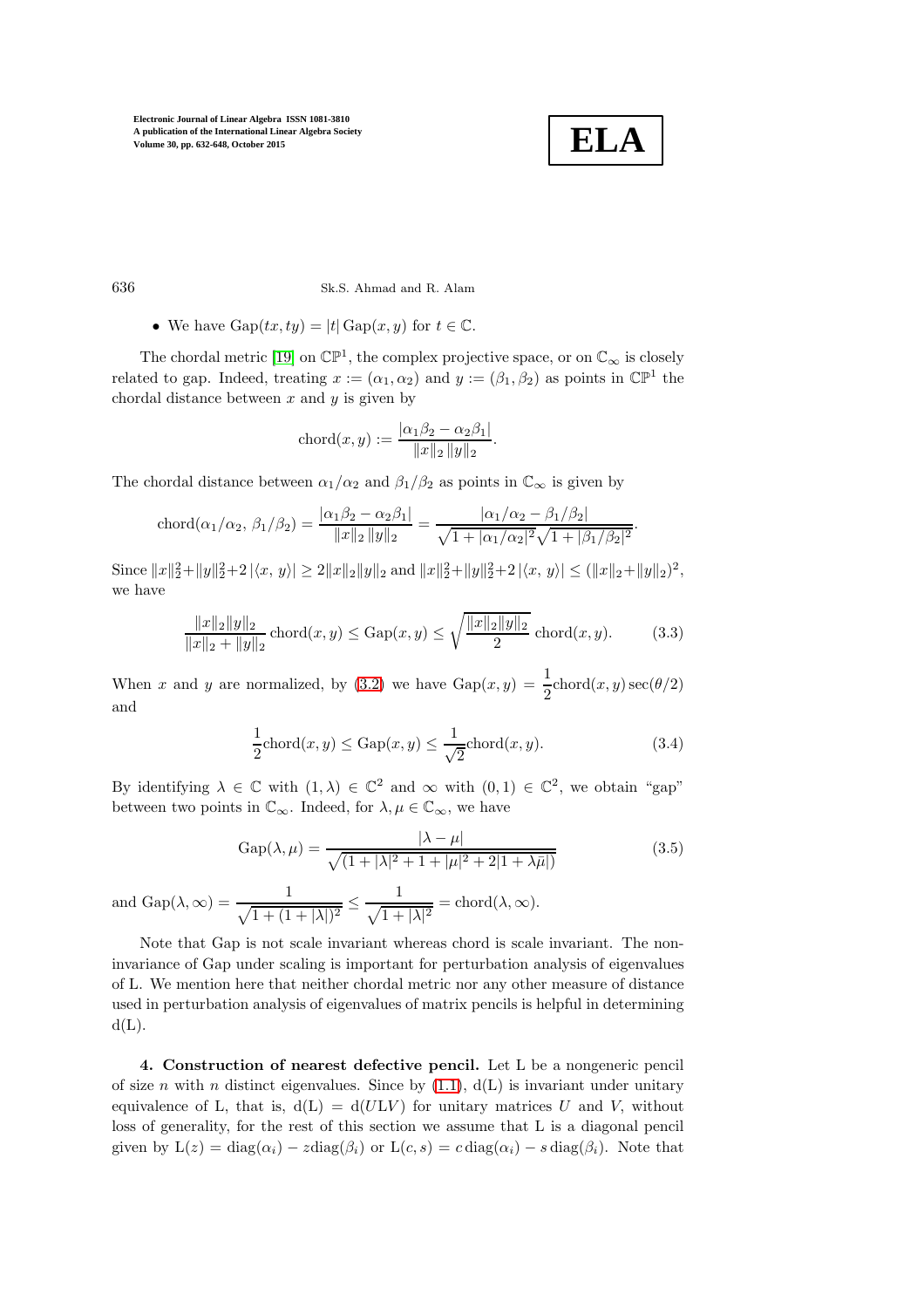**ELA**

## On Wilkinson's Problem for Matrix Pencils 637

 $(\beta_j, \alpha_j), j = 1 : n$ , are (unnormalized) eigenvalues of  $L(c, s) := c \operatorname{diag}(\alpha_i) - s \operatorname{diag}(\beta_i)$ . Recall that by [\(2.5\)](#page-3-4) we have  $\Lambda_{\epsilon}(L) = \bigcup_{j=1}^{n} \Omega_{\epsilon}(\alpha_j, \beta_j)$ , where  $\Omega_{\epsilon}(\alpha_j, \beta_j)$  is given in [\(2.6\)](#page-3-1). The following result characterizes coalescence of components of  $\Lambda_{\epsilon}(L)$ .

<span id="page-5-0"></span>THEOREM 4.1. Consider  $\Lambda_{\epsilon}(L) = \bigcup_{j=1}^{n} \Omega_{\epsilon}(\alpha_j, \beta_j)$  and set  $x_j := (\beta_j, \alpha_j)$  for  $j = 1:n$ . Suppose that the components  $\Omega_{\epsilon}(\alpha_i, \beta_i)$  and  $\Omega_{\epsilon}(\alpha_j, \beta_j)$  contain only the (unnormalized) eigenvalues  $x_i$  and  $x_j$  of L, respectively. Then  $\Omega_{\epsilon}(\alpha_i, \beta_i) \cap \Omega_{\epsilon}(\alpha_j, \beta_j) =$  $\emptyset$  if and only if  $\epsilon < \text{Gap}(x_i, x_j)$ . Set  $\zeta := \text{sign}(\langle x_j, x_i \rangle)$  and define

$$
\lambda_{\zeta} := \frac{\alpha_i + \zeta \, \alpha_j}{\beta_i + \zeta \, \beta_j}, \quad c_{\zeta} := \frac{\beta_i + \zeta \beta_j}{\|x_i + \zeta x_j\|_2} \quad and \quad s_{\zeta} := \frac{\alpha_i + \zeta \alpha_j}{\|x_i + \zeta x_j\|_2}.
$$

Then  $\lambda_{\zeta}$  (resp.,  $(c_{\zeta}, s_{\zeta}) \in \mathbb{S}^1$ ) is a common boundary point of  $\Omega_{\epsilon}(\alpha_i, \beta_i)$  and  $\Omega_{\epsilon}(\alpha_j, \beta_j)$ when  $\epsilon = \text{Gap}(x_i, x_j)$  and L is nonhomogeneous (resp., homogeneous).

*Proof.* Suppose that L is nonhomogeneous, that is,  $L(z) = diag(\alpha_i) - z diag(\beta_i)$ . Note that if  $\Omega_{\epsilon}(\alpha_i, \beta_i) \cap \Omega_{\epsilon}(\alpha_j, \beta_j) \neq \emptyset$  then there is a complex number  $z \in \mathbb{C}$  such that  $\frac{|\alpha_i - z\beta_i|}{\|(1, z)\|_2} = \epsilon = \frac{|\alpha_j - z\beta_j|}{\|(1, z)\|_2}$ . Hence,  $\alpha_i - z\beta_i = t(\alpha_j - z\beta_j)$  for some  $t \in \mathbb{T}$ . Consequently  $\frac{\alpha_j - z\beta_j}{\|(1,z)\|_2}$ . Hence,  $\alpha_i - z\beta_i = t(\alpha_j - z\beta_j)$  for some  $t \in \mathbb{T}$ . Consequently, we have  $z = \frac{\alpha_i - t\alpha_j}{\alpha_i}$  $\frac{\partial u_i}{\partial i - t\beta_j}$ . Then by [\(2.2\)](#page-2-0) and [\(3.1\)](#page-3-2), we have

$$
\epsilon = \frac{|\alpha_i - z\beta_i|}{\|(1, z)\|_2} = \frac{|\alpha_i\beta_j - \alpha_j\beta_i|}{\|x_i - tx_j\|_2} \ge \text{Gap}(x_i, x_j).
$$

Conversely, if  $\epsilon \ge \text{Gap}(x_i, x_j)$  then we have  $|\alpha_i - \lambda_{\zeta} \beta_i| = |\alpha_j - \lambda_{\zeta} \beta_j|$  and

<span id="page-5-2"></span>
$$
\frac{|\alpha_i - \lambda_\zeta \beta_i|}{\|(1, \lambda_\zeta)\|_2} = \frac{|\alpha_i \beta_j - \alpha_j \beta_i|}{\|x_i + \zeta x_j\|_2} = \text{Gap}(x_i, x_j) \le \epsilon
$$
\n(4.1)

showing that  $\lambda_{\zeta} \in \Omega_{\epsilon}(\alpha_i, \beta_i) \cap \Omega_{\epsilon}(\alpha_j, \beta_j)$ . Hence the result follows. The proof is similar when L is homogeneous.  $\square$ 

As an immediate consequence of Theorem [4.1,](#page-5-0) we have

<span id="page-5-1"></span>
$$
d(L) \ge \min_{i \neq j} Gap(x_i, x_j). \tag{4.2}
$$

We show that the equality holds in  $(4.2)$  for all three norms in  $(2.1)$ . The following result, which is a special case of [\[4,](#page-15-2) Theorem 5.1] when  $M = \ell^2$ , shows that it is fairly easy to construct a nearest pencil with a multiple eigenvalue. This however does not solve Wilkinson's problem as formulated in [\(1.1\)](#page-0-0).

<span id="page-5-3"></span>THEOREM 4.2. Let  $x_j := (\beta_j, \alpha_j), j = 1 : n$ . Let i and j be such that  $\text{Gap}(x_i, x_j) =$  $\min_{k\neq l} \text{Gap}(x_k, x_l)$ . Also, let  $\zeta, \lambda_{\zeta}$  be as in Theorem [4.1.](#page-5-0) Set

$$
U := [e_i, e_j] \quad and \quad V := [\text{sign}(\alpha_i - \lambda_{\zeta}\beta_i)e_i, \text{ sign}(\alpha_j - \lambda_{\zeta}\beta_j)e_j],
$$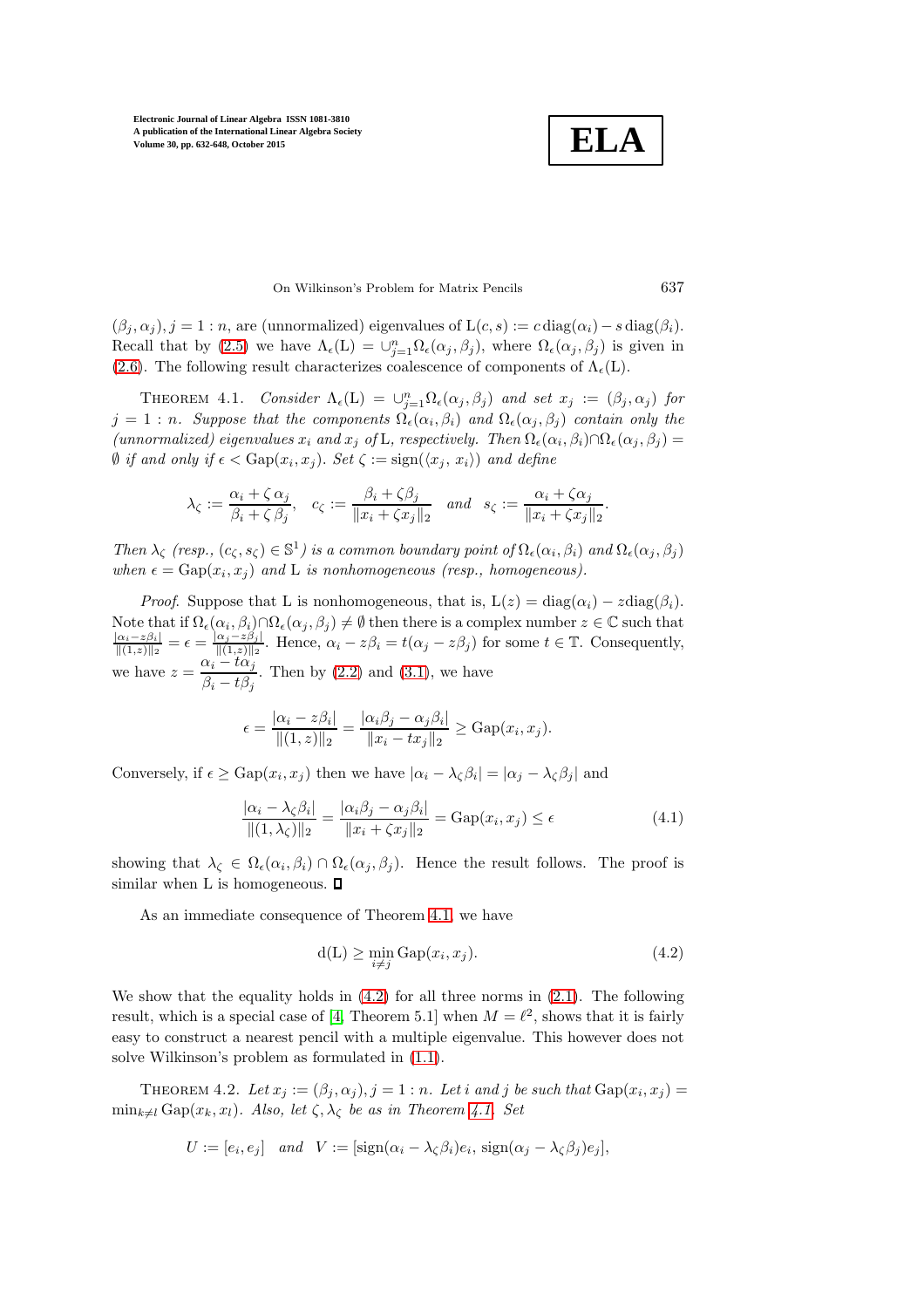

638 Sk.S. Ahmad and R. Alam

where  $e_j$  is the j-th column of the identity matrix of size n. Define

$$
[\Delta A, \Delta B] := \frac{\text{Gap}(x_i, x_j)}{\|(1, \lambda_{\zeta})\|_2} [-1, \overline{\lambda_{\zeta}}] \otimes UV^*
$$

and consider the pencil  $\Delta L(z) := \Delta A - z \Delta B$ . Then  $\lambda_{\zeta}$  is a multiple eigenvalue of  $L + \Delta L$  of geometric multiplicity 2 and  $\|\Delta L\|_{M} = d(L) = \min_{i \neq j} Gap(x_i, x_j)$  for  $M=2,\ell^2$ .

*Proof.* By [\(4.1\)](#page-5-2) we have  $|\alpha_i - \lambda_{\zeta} \beta_i| = |\alpha_j - \lambda_{\zeta} \beta_j| = \text{Gap}(x_i, x_j) ||(1, \lambda_{\zeta})||_2$ . It is easy to check that  $(L(\lambda_{\zeta}) + \Delta L(\lambda_{\zeta}))V = 0$  and  $U^*(L(\lambda_{\zeta}) + \Delta L(\lambda_{\zeta})) = 0$ . Hence  $\lambda_{\zeta}$  is a multiple eigenvalue of L +  $\Delta L$  of geometric multiplicity 2. Since  $\|\Delta L\|_{M}$  =  $\text{Gap}(x_i, x_j) \ge d(L)$  for  $M = 2, \ell^2$ , the desired result follows from [\(4.2\)](#page-5-1).

Similar construction holds for a homogeneous pencil ∆L. Note that the construction in Theorem [4.2](#page-5-3) provides a pencil with a multiple eigenvalue which is closest to L with respect to  $\|\cdot\|_2$  and  $\|\cdot\|_{\ell^2}$  norms but not with respect to the Frobenius norm  $\|\cdot\|_F$ . This is due to the fact that the perturbation matrices  $\Delta A$  and  $\Delta B$  have rank 2. We now modify the construction in Theorem [4.2](#page-5-3) so as to obtain a pencil based on rank-1 perturbation so that the resulting perturbed pencil is defective.

We need the following well known result [\[4\]](#page-15-2) that characterizes multiple eigenvalues of a pencil. Let  $\lambda$  (resp.,  $(\lambda, \mu)$ ) be an eigenvalue of  $A - zB$  (resp.,  $cA - sB$ ). Then the following results hold:

<span id="page-6-0"></span>(*i*)  $\lambda$  multiple  $\iff \exists x$  and y such that  $y^*Bx = 0$ , (*ii*)  $(\lambda, \mu)$  multiple  $\iff \exists x$  and y such that  $(y^*Ax, y^*Bx) = (0, 0),$ (4.3)

where x and y denote right and left eigenvectors corresponding to  $\lambda$  (resp.,  $(\lambda, \mu)$ ).

<span id="page-6-1"></span>We now describe construction of a pencil  $\Delta L(\lambda)$  such that  $L(\lambda) + \Delta L(\lambda)$  is defective and that  $||\Delta L||_M = d(L)$  for  $M = 2, F, \ell^2$ .

THEOREM 4.3. Consider  $L(z) = diag(\alpha_i) - z diag(\beta_i)$  and set  $x_j := (\beta_j, \alpha_j), j =$ 1 : n. Then we have  $d(L) = \min_{i \neq j} Gap(x_i, x_j)$  for all three norms in [\(2.1\)](#page-2-2). Let i and j be such that  $\text{Gap}(x_i, x_j) = d(L)$ . Also, let  $\zeta, \lambda_{\zeta}$  be as in Theorem [4.1.](#page-5-0) Set

$$
u := te_i + \sqrt{1 - t^2} \, e_j \quad \text{and} \quad v := (te_i - \sqrt{1 - t^2} \, \zeta e_j) \operatorname{sign}(\alpha_i - \lambda_{\zeta} \beta_i),
$$

where  $t :=$  $\sqrt{||x_j||_2^2 + |\langle x_i, x_j \rangle|}$  $\frac{f(x,y) - f(x,y) - f(x,y)}{\|x_i + \zeta x_j\|_2}$  and  $e_j$  is the j-th column of the identity matrix of size n. Define

$$
[\Delta A, \Delta B] := \frac{\text{Gap}(x_i, x_j)}{\|(1, \lambda_{\zeta})\|_2} [-1, \overline{\lambda_{\zeta}}] \otimes uv^*
$$

and consider the pencil  $\Delta L(z) := \Delta A - z \Delta B$ . Then  $\lambda_{\zeta}$  is a defective eigenvalue of the pencil  $L + \Delta L$  and  $\|\Delta L\|_M = d(L) = \text{Gap}(x_i, x_j)$  for  $M = 2, F, \ell^2$ .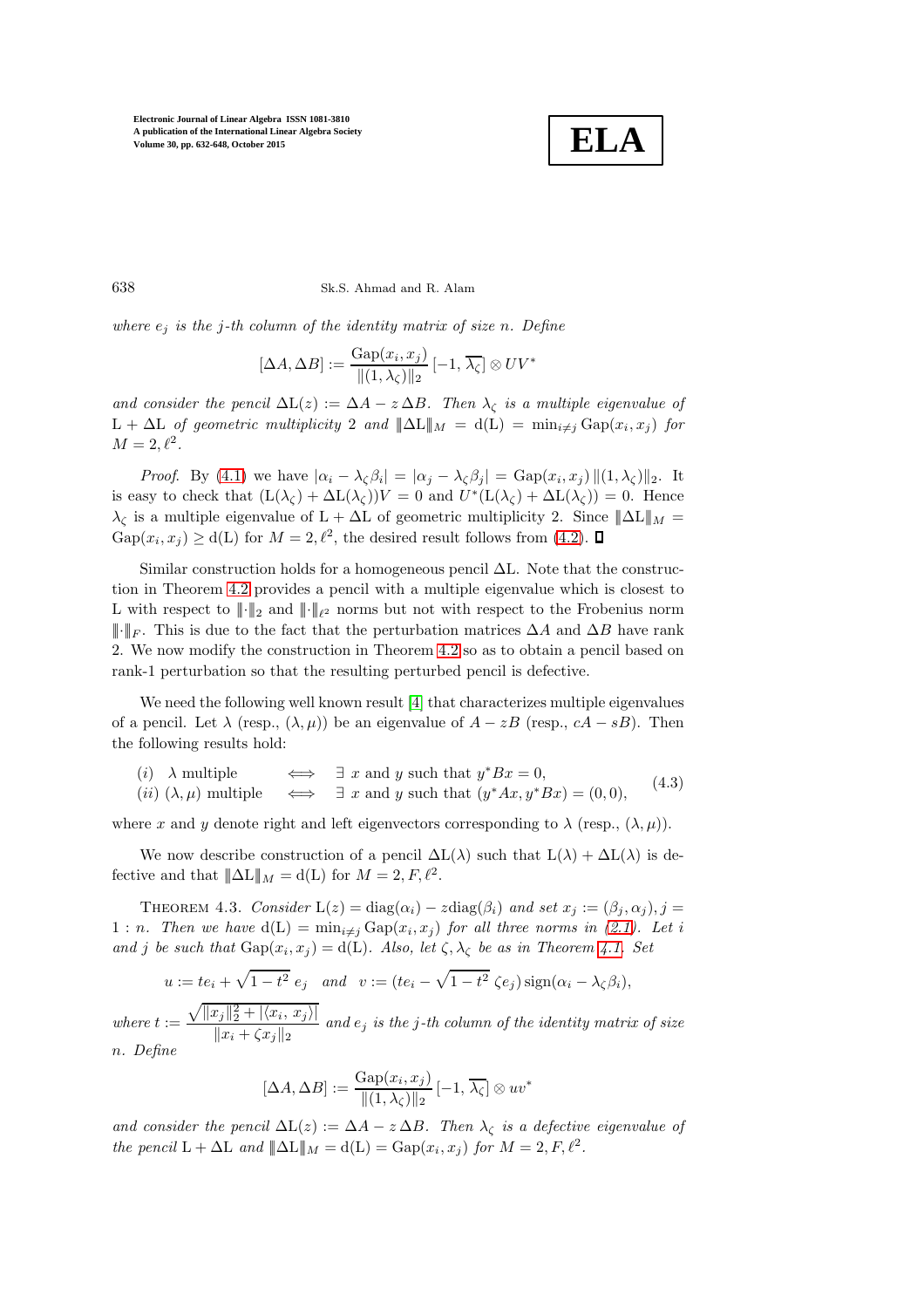**ELA**

#### On Wilkinson's Problem for Matrix Pencils 639

*Proof.* First, we show that u and v, respectively, are normalized left and right eigenvectors of L+ $\Delta$ L corresponding to the eigenvalue  $\lambda_{\zeta}$  and that  $u^*(B + \Delta B)v = 0$ .

Note that  $\alpha_i - \lambda_\zeta \beta_i = -\zeta(\alpha_j - \lambda_\zeta \beta_j)$  and  $\text{sign}(\alpha_i - \lambda_\zeta \beta_i) = -\overline{\zeta} \text{ sign}(\alpha_j - \lambda_\zeta \beta_j)$ . By Theorem [4.1,](#page-5-0)  $\lambda_{\zeta}$  is the common boundary point of the components  $\Omega_{\epsilon}(\alpha_i,\beta_i)$ and  $\Omega_{\epsilon}(\alpha_j, \beta_j)$  for  $\epsilon = \text{Gap}(x_i, x_j)$ . Hence,  $\sigma_{\min}(\lambda_{\zeta}) := |\alpha_i - \lambda_{\zeta}\beta_i| = |\alpha_j - \lambda_{\zeta}\beta_j|$  $\text{Gap}(x_i, x_j) || (1, \lambda_{\zeta}) ||_2$  is the smallest singular value of  $\text{L}(\lambda_{\zeta})$  and

<span id="page-7-0"></span>
$$
||(1, \lambda_{\zeta})||_2 = \frac{||x_i + \zeta x_j||_2}{|\beta_i + \zeta \beta_j|}.
$$
\n(4.4)

Note that  $e_k$  and  $e_k \text{sign}(\alpha_k - \lambda_k \beta_k)$  are normalized left and right singular vectors of  $L(\lambda_{\zeta})$  corresponding to  $\sigma_{\min}(\lambda_{\zeta})$  for  $k = i, j$ . Since

<span id="page-7-1"></span>
$$
t^{2} = \frac{||x_{j}||_{2}^{2} + |\langle x_{i}, x_{j} \rangle|}{||x_{i} + \langle x_{j}||_{2}^{2}} \quad \text{and} \quad 1 - t^{2} = \frac{||x_{i}||_{2}^{2} + |\langle x_{i}, x_{j} \rangle|}{||x_{i} + \langle x_{j}||_{2}^{2}}, \tag{4.5}
$$

a little calculation shows that  $u$  and  $v$  are unit left and right singular vectors of  $L(\lambda_{\zeta})$  corresponding to the smallest singular value  $\sigma_{\min}(\lambda_{\zeta})$ . Also, by construction u and v are unit left and right eigenvectors of  $L + \Delta L$  corresponding to the eigenvalue  $\lambda_{\zeta}$ . Indeed, we have  $\Delta L(\lambda_{\zeta}) = -\sigma_{\min}(\lambda_{\zeta})uv^*$  and  $L(\lambda_{\zeta})v = \sigma_{\min}(\lambda_{\zeta})u$ , which give  $(L(\lambda_{\zeta}) + \Delta L(\lambda_{\zeta}))v = \sigma_{\min}(\lambda_{\zeta})u - \sigma_{\min}(\lambda_{\zeta})u = 0.$  Similarly,  $u^*(L(\lambda_{\zeta}) + \Delta L(\lambda_{\zeta})) = 0.$ 

Now by  $(4.4)$  and  $(4.5)$ , we have

$$
u^*(B + \Delta B)v = u^*Bv + \frac{\overline{\lambda_{\zeta}}|\alpha_i - \lambda_{\zeta}\beta_i|}{\|(1, \lambda_{\zeta})\|_2^2} = \omega \left(t^2\beta_i - (1 - t^2)\zeta\beta_j + \frac{\overline{\lambda_{\zeta}}(\alpha_i - \lambda_{\zeta}\beta_i)}{\|(1, \lambda_{\zeta})\|_2^2}\right)
$$
  

$$
= \omega \left(t^2(\beta_i + \zeta\beta_j) - \frac{\|(1, \lambda_{\zeta})\|_2^2(\beta_i + \zeta\beta_j) - (\beta_i + \overline{\lambda_{\zeta}}\alpha_i)}{\|(1, \lambda_{\zeta})\|_2^2}\right)
$$
  

$$
= \omega \left(t^2(\beta_i + \zeta\beta_j) - \left[(\beta_i + \zeta\beta_j) - \frac{\|x_i\|_2^2 + |\langle x_i, x_j \rangle|}{(\beta_i + \zeta\beta_j)\|(1, \lambda_{\zeta})\|_2^2}\right]\right)
$$
  

$$
= \omega(\beta_i + \zeta\beta_j) \left[t^2 - 1 + \frac{\|x_i\|_2^2 + |\langle x_i, x_j \rangle|}{|\beta_i + \zeta\beta_j|^2\|(1, \lambda_{\zeta})\|_2^2}\right] = 0,
$$

where  $\omega := \text{sign}(\alpha_i - \lambda_c \beta_i)$ . Therefore, by [\(4.3\)](#page-6-0),  $\lambda_c$  is a multiple eigenvalue of L+ $\Delta L$ . Since rank $(L(\lambda_{\zeta}) + \Delta L(\lambda_{\zeta})) = n - 1$ ,  $\lambda_{\zeta}$  is a nonderogatory defective eigenvalue of L +  $\Delta$ L. By construction, we have  $\|\Delta L\|_M = \text{Gap}(x_i, x_j) = d(L)$  for  $M = 2, F, \ell^2$ . Hence the proof follows.  $\Box$ 

<span id="page-7-2"></span>For completeness, we now describe homogeneous version of Theorem [4.3,](#page-6-1) that is, when L is considered as a homogeneous pencil.

THEOREM 4.4. Consider  $L(z) = c \text{diag}(\alpha_i) - s \text{diag}(\beta_i)$  and set  $x_j := (\beta_j, \alpha_j), j =$ 1 : n. Let i and j be such that  $\text{Gap}(x_i, x_j) = d(L)$ . Also, let  $\zeta, c_{\zeta}, s_{\zeta}$  be as in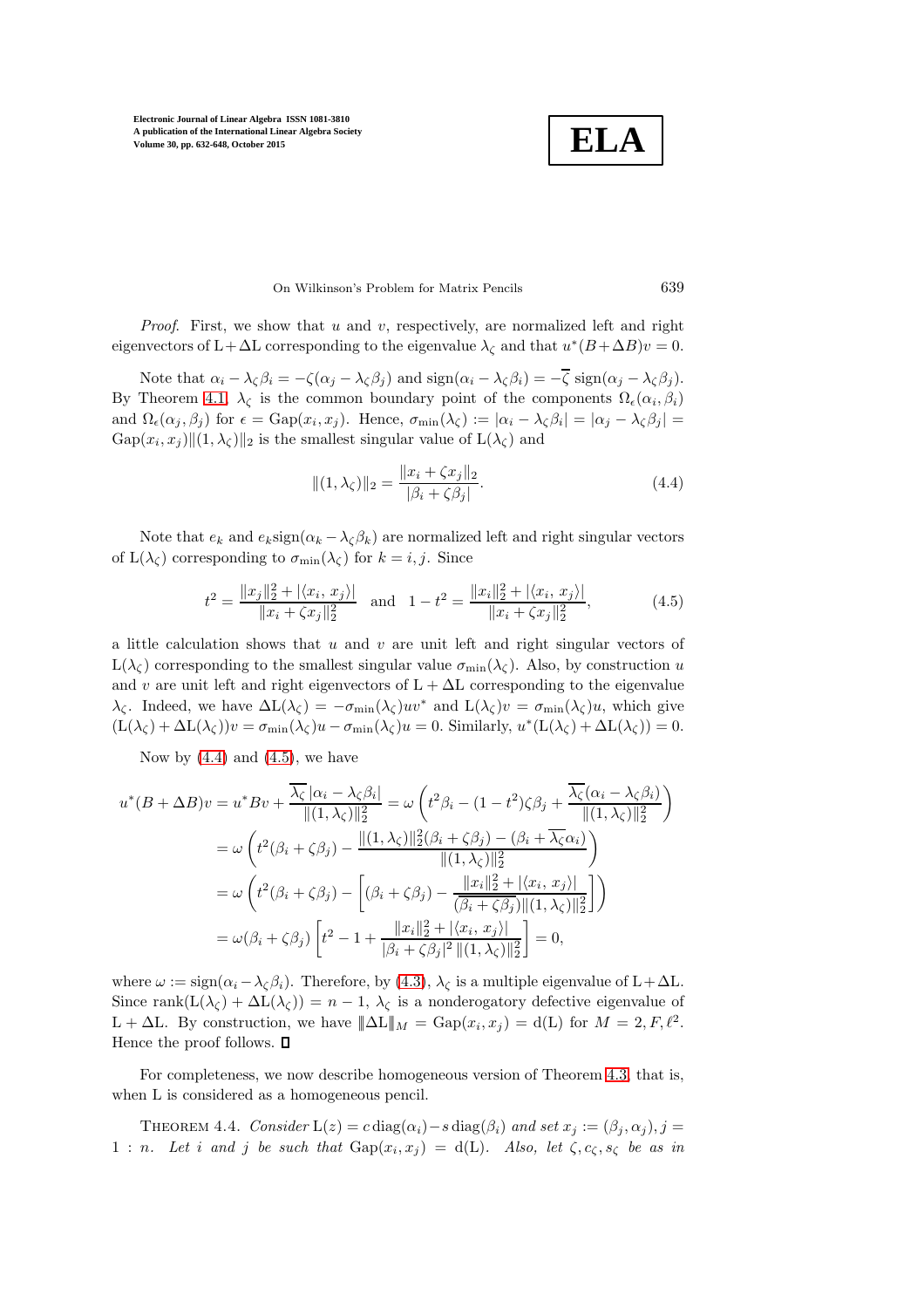

640 Sk.S. Ahmad and R. Alam

Theorem [4.1](#page-5-0) and t be as in Theorem [4.3.](#page-6-1) Set  $u := te_i + \sqrt{1-t}$ and  $v :=$  $(te_i - \sqrt{1-t^2} \zeta e_j)$ sign $(c_\zeta \alpha_i - s_\zeta \beta_i)$ . Define

$$
[\Delta A, \Delta B] := \text{Gap}(x_i, x_j) \left[ -\overline{c_{\zeta}}, \overline{s_{\zeta}} \right] \otimes uv^*
$$

and consider the pencil  $\Delta L(c, s) := c \Delta A - s \Delta B$ . Then  $(c_{\zeta}, s_{\zeta})$  is a defective eigenvalue of  $L + \Delta L$  and  $\|\Delta L\|_M = \text{Gap}(x_i, x_j) = d(L)$  for  $M = 2, F, \ell^2$ .

*Proof.* By Theorem [4.1,](#page-5-0)  $(c_{\zeta}, s_{\zeta}) \in \mathbb{S}^1$  and is a common boundary point of the components  $\Omega_{\epsilon}(\alpha_i,\beta_i)$  and  $\Omega_{\epsilon}(\alpha_j,\beta_j)$  for  $\epsilon = \text{Gap}(x_i,x_j)$ . Hence,  $|c_{\zeta}\alpha_i - s_{\zeta}\beta_i|$  =  $|c_\zeta \alpha_j - s_\zeta \beta_j| = \text{Gap}(x_i, x_j)$ . By construction, u and v are unit left and right singular vectors of  $L(c_{\zeta}, s_{\zeta})$  corresponding to the smallest singular value  $Gap(x_i, x_j)$ . Also, by construction, we have  $(L(c_{\zeta}, s_{\zeta}) + \Delta L(c_{\zeta}, s_{\zeta}))v = 0$  and  $u^*(L(c_{\zeta}, s_{\zeta}) + \Delta L(c_{\zeta}, s_{\zeta})) =$ 0, that is, u and v are left and right eigenvectors of L corresponding to  $(c_{\zeta}, s_{\zeta})$ , respectively.

We now show that  $u^*Av - \overline{c_{\zeta}}\text{Gap}(x_i, x_j) = 0$  and  $u^*Bv + \overline{s_{\zeta}}\text{Gap}(x_i, x_j) = 0$ . We have

$$
u^*Av - \overline{c_{\zeta}}\text{Gap}(x_i, x_j) = \left[t^2(\alpha_i + \zeta\alpha_j) - \zeta\alpha_j\right]\text{sign}(c_{\zeta}\alpha_i - s_{\zeta}\beta_i) - \overline{c_{\zeta}}|c_{\zeta}\alpha_i - s_{\zeta}\beta_i|
$$
  
= 
$$
\text{sign}(c_{\zeta}\alpha_i - s_{\zeta}\beta_i)\left[\left[t^2(\alpha_i + \zeta\alpha_j) - \zeta\alpha_j\right] - \overline{c_{\zeta}}(c_{\zeta}\alpha_i - s_{\zeta}\beta_i)\right].
$$

Since  $|c_{\zeta}|^2 + |s_{\zeta}|^2 = 1$ , by [\(4.5\)](#page-7-1) we have

$$
[t^2(\alpha_i + \zeta \alpha_j) - \zeta \alpha_j] - \overline{c_{\zeta}}(c_{\zeta} \alpha_i - s_{\zeta} \beta_i) = t^2(\alpha_i + \zeta \alpha_j) - (\alpha_i + \zeta \alpha_j) + s_{\zeta}(\overline{s_{\zeta}} \alpha_i + \overline{c_{\zeta}} \beta_i)
$$
  
= 
$$
(\alpha_i + \zeta \alpha_j) \left[ t^2 - 1 + \frac{\|x_i\|_2^2 + \overline{\zeta}(\overline{x_j}, x_i)}{\|x_i + \zeta x_j\|_2^2} \right] = 0.
$$

This shows that  $u^*(A + \Delta A)v = u^*Av - \overline{c_{\zeta}}Gap(x_i, x_j) = 0$ . Similarly, it can be shown that  $u^*(B + \Delta B)v = u^*Bv + \overline{s_{\zeta}}\text{Gap}(x_i, x_j) = 0$ . Hence, by [\(4.3\)](#page-6-0),  $(c_{\zeta}, s_{\zeta})$  is a multiple eigenvalue of L +  $\Delta L$ . Since rank( $L(c_{\zeta}, s_{\zeta}) + \Delta L(c_{\zeta}, s_{\zeta})) = n - 1$ ,  $(c_{\zeta}, s_{\zeta})$ ) is a defective eigenvalue. By construction, we have  $\|\Delta L\|_M = \text{Gap}(x_i, x_j) = d(L)$  for  $M = 2, F, \ell^2$ . Hence the proof follows.

Often in practice it is necessary to perturb the coefficient matrices of a pencil relative to some weights. For example,  $P(z) := A - zB$  may be perturbed to  $A +$  $\Delta A - z(B + \Delta B)$  such that  $\|\Delta A\|_M \leq w_A \epsilon$  and  $\|\Delta B\|_M \leq w_B \epsilon$ , where  $w_A$  and  $w_B$  are nonnegative real numbers called weights. However, as shown in [\[4\]](#page-15-2), weighted perturbations require no special machinery and are easily incorporated by considering weighted norm of matrix pencils. Indeed, consider the weight vector  $w := (w_A, w_B)$ with the convention that  $w^{-1} := (w_A^{-1}, w_B^{-1})$  and  $w_A^{-1} = 0$  (resp.,  $w_B^{-1} = 0$ ) if  $w_A = 0$ (resp.,  $w_B = 0$ ), and define the weighted scalar product on  $\mathbb{C}^2$  by

$$
\langle x, y \rangle_w := w_A^2 x_1 \overline{y}_1 + w_B^2 x_2 \overline{y}_2 \quad \text{for } x, y \in \mathbb{C}^2.
$$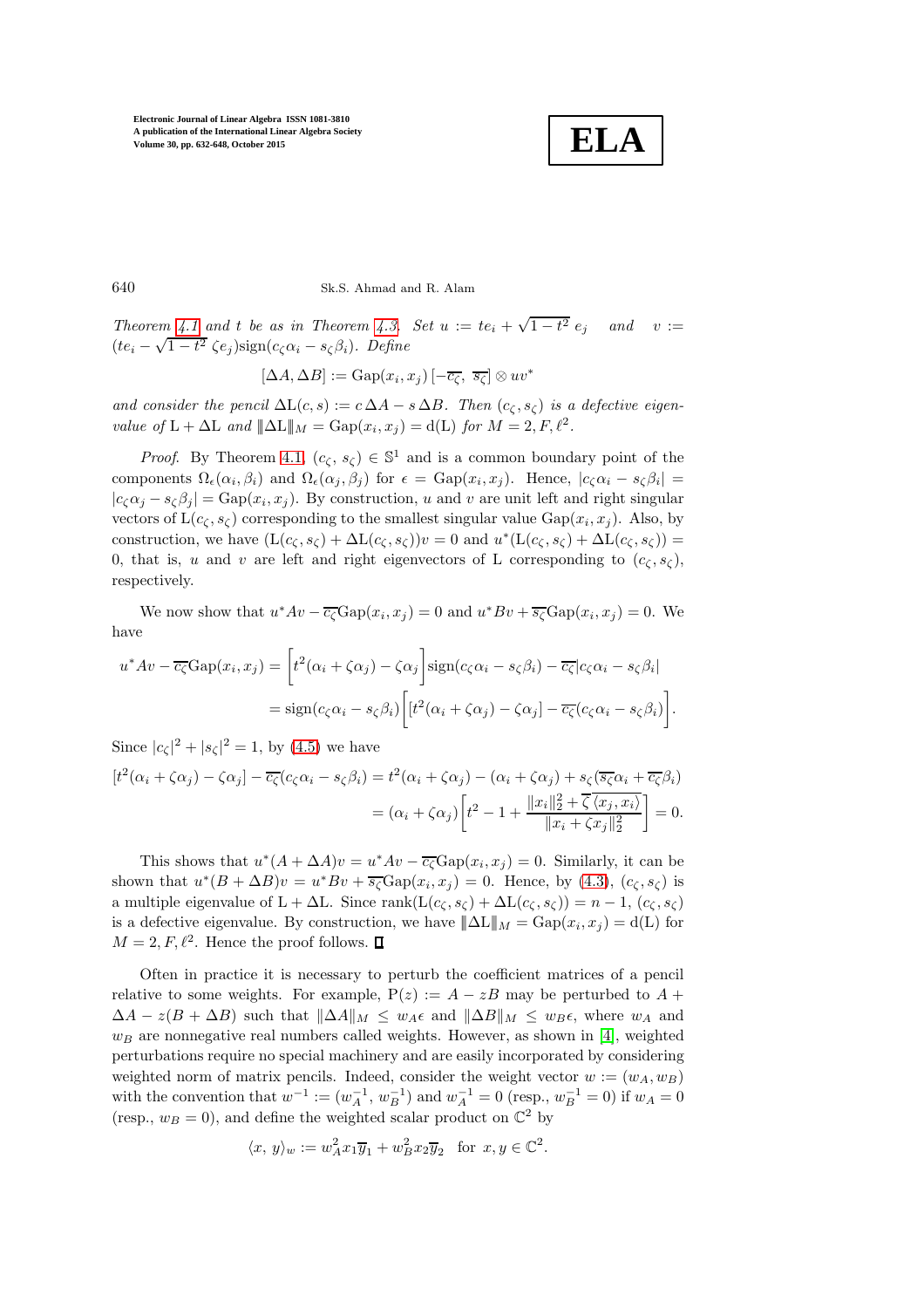**ELA**

On Wilkinson's Problem for Matrix Pencils 641

Defining the norm/seminorm  $||x||_{w,2} := \sqrt{\langle x, x \rangle_w}$ , we have  $|\langle x, y \rangle_w| \le ||x||_{w,2} ||y||_{w,2}$ . We define the weighted gap by

$$
\mathrm{Gap}_w(x,y) := \min_{\zeta \in \mathbb{T}} \frac{|x_2 y_1 - x_1 y_2|}{\|x - \zeta y\|_{w,2}} = \frac{|x_2 y_1 - x_1 y_2|}{(\|x\|_{w,2}^2 + \|y\|_{w,2}^2 + 2|\langle x, y \rangle_w|)^{1/2}},
$$

where the minimum is attained at  $\zeta_{\min} := -\text{sign}(\langle y, x \rangle_w)$ . The weighted norm/seminorm

<span id="page-9-0"></span>
$$
\mathbb{P}\| := \|[w_A^{-1}A, w_B^{-1}B]\|_2, \ \mathbb{P}\| := \|[w_A^{-1}A, w_B^{-1}B]\|_F, \ \mathbb{P}\| := \|[w_A^{-1}\|A\|_2, w_B^{-1}\|B\|_2]\|_2
$$
\n(4.6)

gives  $\Lambda_{\epsilon}(L) = \bigcup_{j=1}^{n} \Lambda_{\epsilon}(\alpha_j, \beta_j)$ , where  $\Lambda_{\epsilon}(\alpha_j, \beta_j) := \{(c, s) \in \mathbb{S}_w^1 : |\alpha_j c - \beta_j s| \leq \epsilon\}$  and  $\mathbb{S}_w^1 := \{(c, s) \in \mathbb{C}^2 : ||(c, s)||_{w,2} = 1\}.$  See [\[4\]](#page-15-2) for more on weighted pseudospectra. Consequently, we have the following result whose proof is easy to check.

THEOREM 4.5. Consider  $L(z) = c \operatorname{diag}(\alpha_i) - s \operatorname{diag}(\beta_i)$  and set  $x_j := (\beta_j, \alpha_j), j =$ 1 : n. Then

$$
d(L) = \min_{i \neq j} Gap_w(x_i, x_j)
$$

for all three norms in [\(4.6\)](#page-9-0). Let i and j be such that  $\text{Gap}_w(x_i, x_j) = d(L)$ . Set  $\zeta := \text{sign}(\langle x_j , x_i \rangle_w)$  and define

$$
c_{\zeta} := \frac{\beta_i + \zeta \beta_j}{\|x_i + \zeta x_j\|_{w,2}}, \quad s_{\zeta} := \frac{\alpha_i + \zeta \alpha_j}{\|x_i + \zeta x_j\|_{w,2}} \quad \text{and} \quad t := \frac{\sqrt{\|x_j\|_{w,2}^2 + |\langle x_i, x_j \rangle_w\|}}{\|x_i + \zeta x_j\|_{w,2}}.
$$

Also set  $u := te_i + \sqrt{1 - t^2} e_j$  and  $v := (te_i - \sqrt{1 - t^2} \zeta e_j) sign(c_\zeta \alpha_i - s_\zeta \beta_i)$ . Define

$$
[\Delta A, \Delta B] := \text{Gap}_w(x_i, x_j) \left[ -\overline{c_{\zeta}} w_A^2, \overline{s_{\zeta}} w_B^2 \right] \otimes uv^*
$$

and consider the pencil  $\Delta L(c, s) := c \Delta A - s \Delta B$ . Then  $(c_{\zeta}, s_{\zeta})$  is a defective eigenvalue of  $L + \Delta L$  and  $\|\Delta L\|_M = \text{Gap}_w(x_i, x_j) = d(L)$  for all three norms in [\(4.6\)](#page-9-0).

**5. Bounds for Wilkinson's distance.** Let  $L(z) := A - zB$  be an n-by-n pencil with  $n$  distinct eigenvalues. We now derive computable upper and lower bounds for  $d(L)$  and show that  $d(L)$  is almost inversely proportional to the condition number of the most sensitive eigenvalue of L. First, note that  $d(L) = d(ULV)$  for unitary matrices  $U$  and  $V$ .

<span id="page-9-1"></span>THEOREM 5.1. Let  $L(z) := A - zB$  be an n-by-n pencil having n distinct eigenvalues. Let X and Y be nonsingular matrices such that  $Y^*L(z)X = diag(\alpha_i) - z diag(\beta_i)$ . Then obviously  $(\beta_j, \alpha_j), j = 1 : n$ , are eigenvalues of  $L(c, s) = cA - sB$  and we have

$$
\min_{i \neq j} \frac{\text{Gap}(\alpha_i, \beta_i; \alpha_j, \beta_j)}{\|Y\|_2 \|X\|_2} \leq d(L) \leq \min_{i \neq j} \text{Gap}(\alpha_i, \beta_i; \alpha_j, \beta_j)
$$
(5.1)

for all three norms in  $(2.1)$ .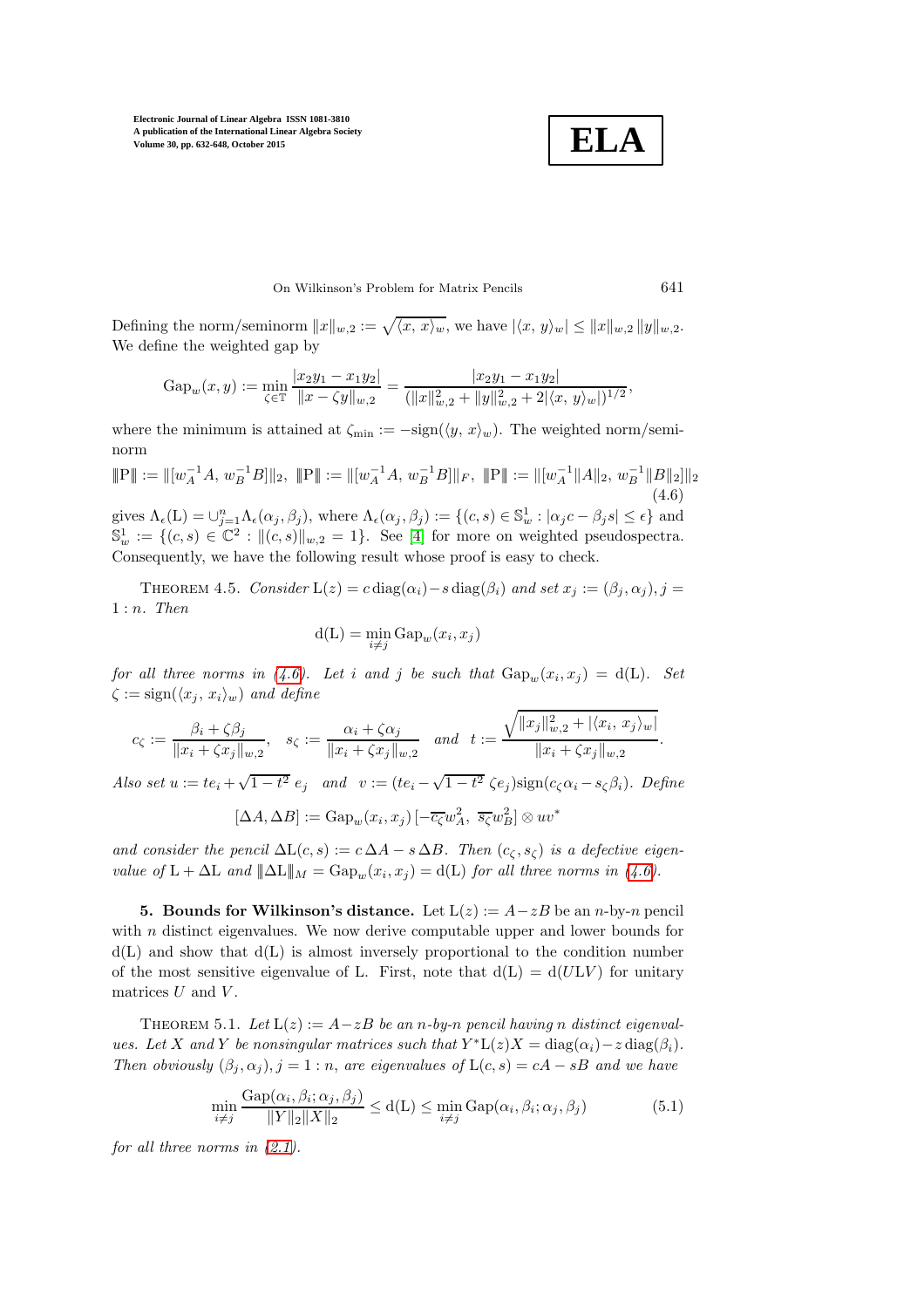

### 642 Sk.S. Ahmad and R. Alam

*Proof.* Let U and V be unitary matrices such that  $U^*L(z)V = T_A - zT_B$ , where  $T_A$ and  $T_B$  are upper triangular matrices with diagonal entries  $\alpha_i$  and  $\beta_i$ , respectively, for  $i = 1 : n$ . Set  $P(z) := diag(\alpha_i) - z diag(\beta_i)$ . Then by Theorem [4.3,](#page-6-1) there is a diagonal pencil  $\Delta P(z)$  such that  $P(z)+\Delta P(z)$  has a multiple eigenvalue and  $||\Delta P||_M = d(P)$  =  $\min_{i \neq j} \text{Gap}(\alpha_i, \beta_i; \alpha_j, \beta_j)$  for  $M = 2, F, \ell^2$ . Consequently,  $T_A - zT_B + \Delta P(z)$  has a multiple eigenvalue. Hence we have  $d(L) \leq \|\Delta P\|_M = d(P)$ . Since  $Y^*L(z)X = P(z)$ and  $||XAY||_F \le ||X||_2||Y||_2||A||_F$ , by [\(1.1\)](#page-0-0) we have  $d(P) \le ||Y^*||_2||X||_2 d(L)$  for  $M =$  $2, F, \ell^2$ . Hence the bounds follow.

It is well known [\[21,](#page-16-10) [22,](#page-16-11) [23\]](#page-16-12) that in the case of a matrix, the distance to the nearest defective matrix is directly related to the ill-conditioning of its eigenvalues. More precisely, for  $A \in \mathbb{C}^{n \times n}$  with distinct eigenvalues  $\lambda_j, j = 1:n$ , we have [\[6,](#page-15-4) [22,](#page-16-11) [23\]](#page-16-12)

<span id="page-10-0"></span>
$$
d(A) \le \min_{j} \frac{\|A\|_2}{\sqrt{\text{cond}(\lambda_j)^2 - 1}},\tag{5.2}
$$

where cond $(\lambda_j)$  is the condition number [\[21\]](#page-16-10) of the eigenvalue  $\lambda_j$  and d(A) is the Wilkinson's distance from A to the nearest defective matrix [\[7\]](#page-16-2). Generically the upper bound [\(5.2\)](#page-10-0) provides a sharp estimate of  $d(A)$  - this is specially true for matrices with ill-conditioned eigenvalues; see [\[6\]](#page-15-4).

An upper bound similar to [\(5.2\)](#page-10-0) holds for matrix pencils as well and can be derived easily. Let X, Y and L be as in Theorem [5.1.](#page-9-1) Then  $(\beta_i, \alpha_j)$  is an eigenvalue of  $L(c, s) = cA - sB$  and,  $y_j := Ye_j$  and  $x_j := Xe_j$ , respectively, are corresponding left and right eigenvectors, that is,  $y_j^* L(\beta_j, \alpha_j) = 0$  and  $L(\beta_j, \alpha_j)x_j = 0$ , for  $j = 1:n$ . The eigenvalue  $(\beta_j, \alpha_j)$  and, the left and the right eigenvectors  $y_j$  and  $x_j$ , respectively, are normalized in the sense that  $\alpha_j = y_j^* A x_j$  and  $\beta_j = y_j^* B x_j$  for  $j = 1 : n$ . Then the condition number of  $(\beta_j, \alpha_j)$  with respect to the norms in [\(2.1\)](#page-2-2) is given by [\[19\]](#page-16-18)

<span id="page-10-2"></span>
$$
cond(\beta_j, \alpha_j) = \frac{\|x_j\|_2 \|y_j\|_2}{\sqrt{|\alpha_j|^2 + |\beta_j|^2}}.
$$
\n(5.3)

Similarly, when  $\beta_j \neq 0$ , the condition number of the eigenvalue  $\lambda_j := \alpha_j/\beta_j$  of L is given by  $[1, 19]$  $[1, 19]$ 

<span id="page-10-3"></span>
$$
cond(\lambda_j) = \frac{\sqrt{1 + |\lambda_j|^2} \|x_j\|_2 \|y_j\|_2}{|y_j^* B x_j|}.
$$
\n(5.4)

<span id="page-10-4"></span>THEOREM 5.2. Let  $L, X$  and Y be as in Theorem [5.1.](#page-9-1) Consider the left and right eigenvectors  $y_j := Ye_j$  and  $x_j := Xe_j$ , respectively, corresponding to the eigenvalue  $(\beta_j, \alpha_j), j = 1 : n$ . Suppose that  $||x_j||_2 ||y_j||_2 > 1$  for some j. Then for the homogeneous pencil  $L(c, s) = cA - sB$ , for all three norms in [\(2.1\)](#page-2-2), we have

<span id="page-10-1"></span>
$$
d(L) \le \min_{j} \frac{\|L\|}{\sqrt{(|\alpha_j|^2 + |\beta_j|^2) \operatorname{cond}(\beta_j, \alpha_j)^2 - 1}} = \min_{j} \frac{\|L\|}{\sqrt{\|x_j\|_2^2 \|y_j\|_2^2 - 1}}. \tag{5.5}
$$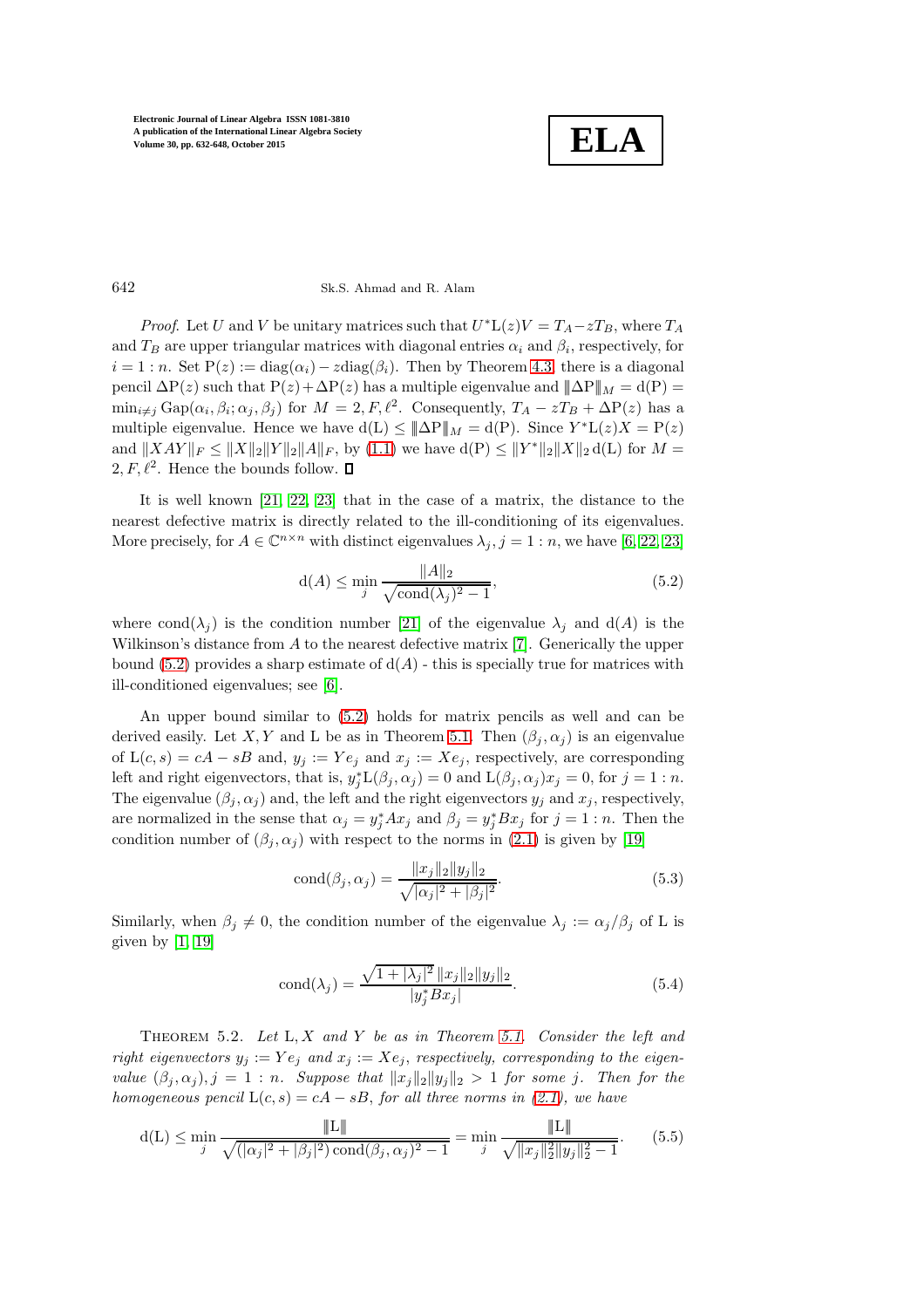

.

# On Wilkinson's Problem for Matrix Pencils 643

Furthermore, when  $y_j^* B x_j \neq 0$  for  $j = 1 : n$ , considering L as a nonhomogeneous pencil, that is,  $L(z) = A - zB$ , and the eigenvalues  $\lambda_j := \alpha_j/\beta_j$ ,  $j = 1:n$ , we have

<span id="page-11-0"></span>
$$
d(L) \le \min_{j} \frac{\|L\|}{\sqrt{\frac{|y_j^* B x_j|^2 \text{cond}(\lambda_j)^2}{1+|\lambda_j|^2} - 1}} = \min_{j} \frac{\|L\|}{\sqrt{\|x_j\|_2^2 \|y_j\|_2^2 - 1}}. \tag{5.6}
$$

Proof. The bounds [\(5.5\)](#page-10-1) and [\(5.6\)](#page-11-0) can be derived in almost the same way as the bound  $(5.2)$ ; see  $[6, 22, 23]$  $[6, 22, 23]$  $[6, 22, 23]$  for a proof of  $(5.2)$ . Indeed, considering the eigenvalue  $(\beta_1, \alpha_1)$  and without loss of generality assuming  $A = \begin{bmatrix} \alpha_1 & a_1 \\ 0 & A \end{bmatrix}$  $0 \quad A_1$ and  $B = \begin{bmatrix} \beta_1 & b_1 \\ 0 & B \end{bmatrix}$  $0 \quad B_1$  , we have  $x_1 = e_1$  and  $y_1^* = [1, -(\beta_1 a_1 - \alpha_1 b_1)(\beta_1 A_1 - \alpha_1 B_1)^{-1}]$ . This shows that

$$
||y_1||_2^2 \le 1 + (|\alpha_1|^2 + |\beta_1|^2) ||[a_1, b_1]||_2^2 ||(\beta_1 A_1 - \alpha_1 B_1)^{-1}||_2^2
$$
  
 
$$
\le 1 + (|\alpha_1|^2 + |\beta_1|^2) ||\mathbf{L}||_2^2 ||(\beta_1 A_1 - \alpha_1 B_1)^{-1}||_2^2.
$$

By [\(5.3\)](#page-10-2)  $\sqrt{(|\alpha_1|^2 + |\beta_1|^2)\text{cond}(\beta_1, \alpha_1)^2 - 1} \leq \sqrt{|\alpha_1|^2 + |\beta_1|^2} ||\mathbb{L}|| ||(\beta_1 A_1 - \alpha_1 B_1)^{-1}||_2$ which gives

$$
\frac{\sigma_{\min}((\beta_1 A_1 - \alpha_1 B_1)}{\sqrt{|\alpha_1|^2 + |\beta_1|^2}} \le \frac{\|L\|}{\sqrt{(|\alpha_1|^2 + |\beta_1|^2)\mathrm{cond}(\beta_1, \alpha_1)^2 - 1}} = \frac{\|L\|}{\sqrt{\|x_1\|_2^2 \|y_1\|_2^2 - 1}}.
$$

Consequently, considering  $L_1(c, s) = cA_1 - sB_1$ , by [\(2.2\)](#page-2-0) and [\(2.3\)](#page-2-3), we have

$$
\eta(\beta_1, \alpha_1, L_1) = \frac{\sigma_{\min}((\beta_1 A_1 - \alpha_1 B_1)}{\sqrt{|\alpha_1|^2 + |\beta_1|^2}}
$$

and a pencil  $\Delta L_1(c, s) = c\Delta A_1 - s\Delta B_1$  such that  $||\Delta L_1|| = \eta(\beta_1, \alpha_1, L_1)$  and  $(\beta_1, \alpha_1) \in$  $\Lambda(L_1 + \Delta L_1)$ . Hence, considering  $\Delta A = \text{diag}(0, \Delta A_1)$  and  $\Delta B = \text{diag}(0, \Delta B_1)$  and the pencil  $\Delta L(c, s) = c\Delta A - s\Delta B$  it follows that  $(\beta_1, \alpha_1)$  is a multiple eigenvalue of L +  $\Delta$ L and that  $\|\Delta L\| = \eta(\beta_1, \alpha_1, L_1)$ . This shows that

$$
d(L) \le \frac{\|L\|}{\sqrt{(|\alpha_1|^2 + |\beta_1|^2)\text{cond}(\beta_1, \alpha_1)^2 - 1}} = \frac{\|L\|}{\sqrt{\|x_1\|_2^2 \|y_1\|_2^2 - 1}}
$$

Hence the bound [\(5.5\)](#page-10-1) follows.

Next, when  $\beta_j = y_j^* B x_j \neq 0$ , by [\(5.3\)](#page-10-2) and [\(5.4\)](#page-10-3), we have

$$
cond(\beta_j, \alpha_j) = \frac{\|x_j\|_2 \|y_j\|_2}{|\beta_j| \sqrt{1 + |\lambda_j|^2}} = \frac{cond(\lambda_j)}{1 + |\lambda_j|^2}.
$$

Hence  $(|\alpha_j|^2 + |\beta_j|^2)\text{cond}(\beta_j, \alpha_j)^2 = |\beta_j|^2 \text{cond}(\lambda_j)^2/(1+|\lambda_j|^2)$  gives the bound  $(5.6)$ .  $\Box$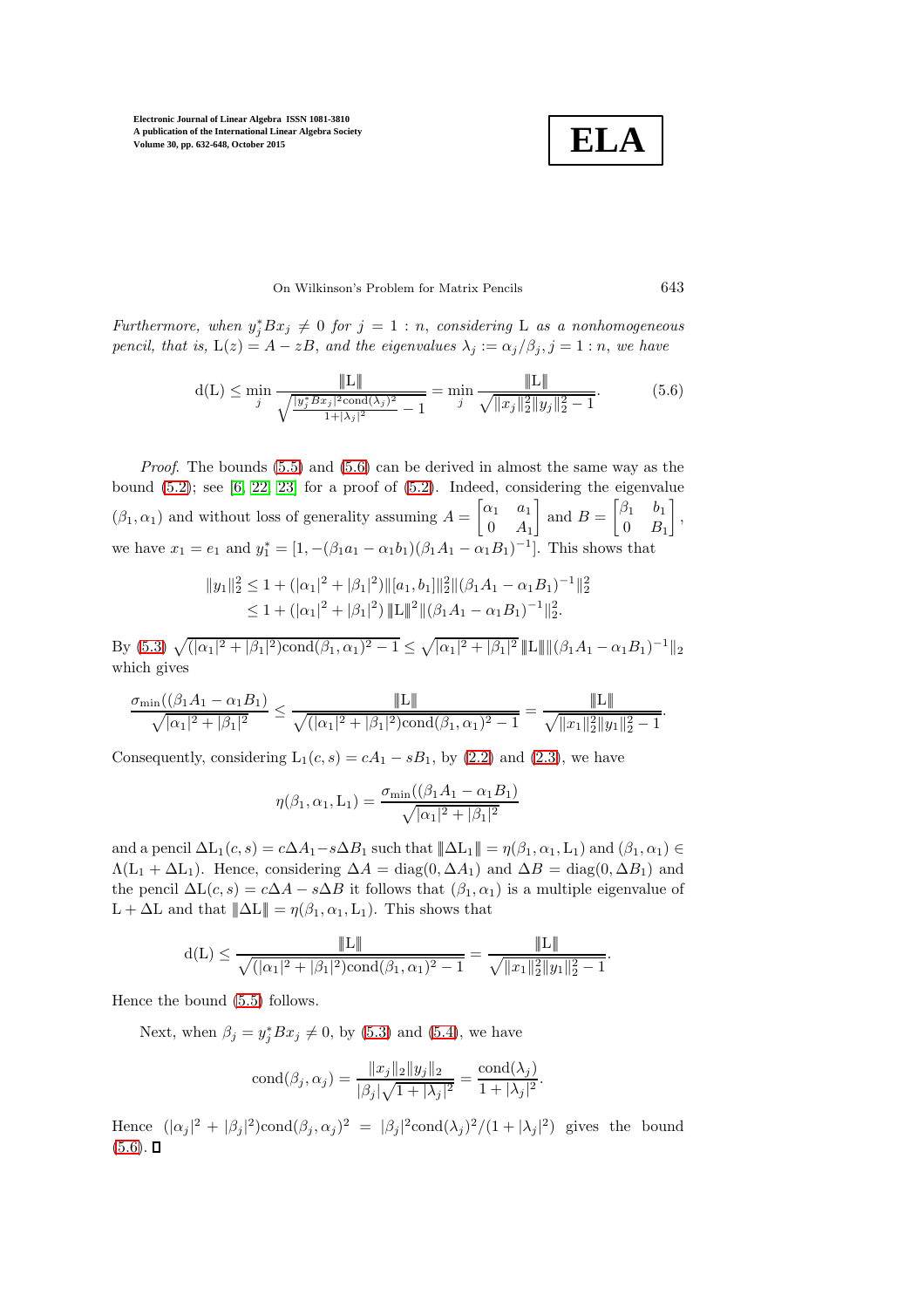

.

## 644 Sk.S. Ahmad and R. Alam

We mention that the bounds  $(5.2)$  and  $(5.6)$  are closely related. This can be seen by considering A as the pencil  $L(z) = A - zI$ . Indeed, let  $X^{-1}AX = \text{diag}(\lambda_1, \ldots, \lambda_n)$ and set  $Y^* := X^{-1}$ . Then  $Y^*AX = \text{diag}(\lambda_i)$  and  $Y^*X = I$ . Thus, the condition number cond $(\lambda_j, A)$  of  $\lambda_j$  as an eigenvalue of A is given by [\[21\]](#page-16-10) cond $(\lambda_j, A) = ||x_j||_2 ||y_j||_2$ . On the other hand, by [\(5.4\)](#page-10-3), the condition number cond( $\lambda_i$ ) of  $\lambda_i$  as an eigenvalue of the pencil  $L(z) = A - zI$  is given by  $\text{cond}(\lambda_j) = \sqrt{1 + |\lambda_j|^2} \text{cond}(\lambda_j, A)$ . Hence, considering  $||L|| = ||[A, I]||_2$ , by [\(5.6\)](#page-11-0), we have

<span id="page-12-0"></span>
$$
d(L) \le \min_{j} \frac{\|L\|}{\sqrt{\|x_j\|_2^2 \|y_j\|_2^2 - 1}} = \min_{j} \frac{\| [A, I] \|_2}{\sqrt{\text{cond}(\lambda_j, A)^2 - 1}}.
$$
(5.7)

On the other hand, by restricting perturbations to  $A$  in  $(1.1)$  and thereby leaving  $I$ unperturbed, we have  $d(L) \leq d(A)$ . Consequently, for the pencil  $L(z) = A - zI$ , by [\(5.7\)](#page-12-0), we have

<span id="page-12-1"></span>
$$
d(L) \le d(A) \le \min_{j} \frac{\|A\|_2}{\sqrt{\text{cond}(\lambda_j, A)^2 - 1}} \le \min_{j} \frac{\|[A, I]\|_2}{\sqrt{\text{cond}(\lambda_j, A)^2 - 1}}.
$$
(5.8)

We now illustrate these bounds by considering a few numerical examples. For the rest of the paper, we denote by LB and GP, respectively, the lower and the upper bounds in Theorem [5.1.](#page-9-1) Also, we denote the upper bound in [\(5.5\)](#page-10-1) by UB.

Example 5.3. First, consider the diagonal pencils given by

$$
L(z) = \begin{bmatrix} 1+2i & 0 \\ 0 & 2+i \end{bmatrix} - z \begin{bmatrix} 1 & 0 \\ 0 & 2 \end{bmatrix} \text{ and } P(z) = \begin{bmatrix} 2 & 0 \\ 0 & 3 \end{bmatrix} - z \begin{bmatrix} -0.3 - 0.2i & 0 \\ 0 & 0.2 + 0.5i \end{bmatrix}
$$

By  $(3.1)$ , we have GP = 0.5628. Hence, by Theorem [4.3,](#page-6-1) we have  $d(L) = GP =$ 0.5628 and  $\lambda_c = 1.1564 + 0.9877i$ . These values are also confirmed by the contour plot of  $\Lambda_{\epsilon}(L)$ . Indeed, the left plot in Figure [5.1](#page-13-0) shows the contour plot of  $\Lambda_{\epsilon}(L)$  and the coalescence of pseudospectral components at  $\lambda_{\zeta}$  for  $\epsilon = 0.5628$ .

The eigenvalues of P are  $\lambda_1 := -4.6154 + 3.0769i$  and  $\lambda_2 := 2.0690 - 5.1724i$ . Again by  $(3.1)$  we have GP = 0.4115. Thus, by Theorem [4.3](#page-6-1) we have  $d(P) = GP =$ 0.4115 and  $\lambda_{\zeta} = -5.0868 - 14.6297i$ . Again, these values are confirmed by the contour plot of  $\Lambda_{\epsilon}(P)$ . Indeed, the right plot in Figure [5.1](#page-13-0) shows the contour plot of  $\Lambda_{\epsilon}(P)$ and the coalescence of pseudospectral components at  $\lambda_{\zeta}$  for  $\epsilon = 0.4115$ .

The contour plot of  $\Lambda_{\epsilon}(P)$  in Figure [5.1](#page-13-0) needs to be interpreted properly as it contains  $\infty$ . For sufficiently small  $\epsilon$ , the components of  $\Lambda_{\epsilon}(P)$  are bounded regions in the complex plane containing the eigenvalues  $\lambda_1$  and  $\lambda_2$  in their interiors. As  $\epsilon$ grows gradually to 0.3606, the component containing  $\lambda_2$  remains bounded but the component containing  $\lambda_1$  becomes unbounded and contains  $\infty$ . When  $\epsilon$  is further increased to 0.4115, the two components coalesce at  $\lambda_{\zeta}$ . Indeed, for  $\epsilon = 0.4115$ ,  $\Lambda_{\epsilon}(P)$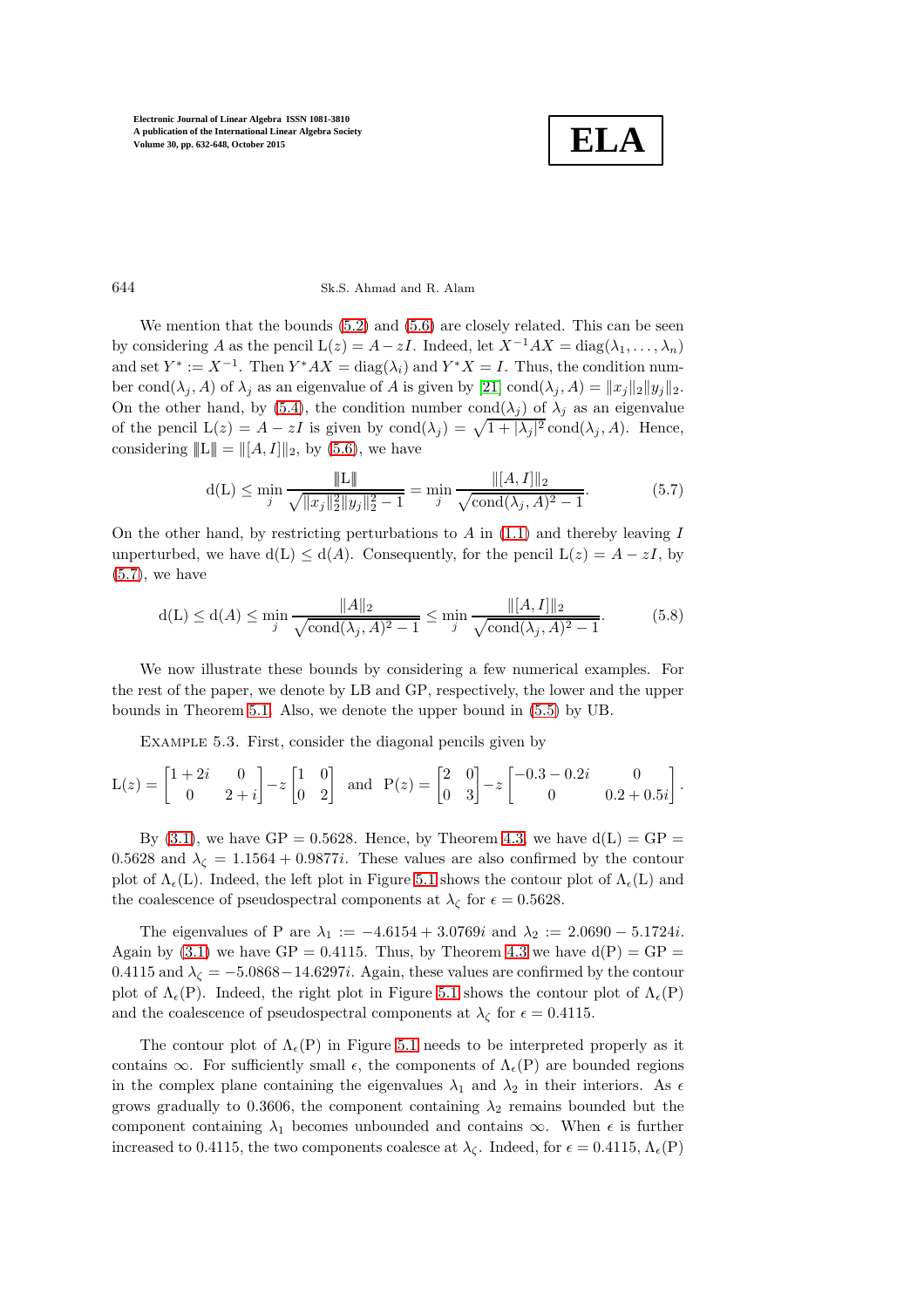**ELA**

#### On Wilkinson's Problem for Matrix Pencils 645

is multiply connected and consists of the entire complex plane except for the region enclosed by two almost elliptical disks (almost crescent shaped region) as shown in Figure [5.1.](#page-13-0) The region enclosed by the inner elliptical disk is the component containing  $\lambda_2$  and the region exterior to the outer elliptical disk is the component containing  $\lambda_1$ . The complex number  $\lambda_{\zeta}$  is the common boundary point of the two elliptical disks and is the point of coalescence of the two components.

Note that  $\infty$  enters into the component of  $\Lambda_{\epsilon}(P)$  containing  $\lambda_1$  before it coalesces with the component containing  $\lambda_2$  at  $\lambda_\zeta$  for  $\epsilon = 0.4115$ .



<span id="page-13-0"></span>FIG. 5.1. *The left and the right figures show contour plots of*  $\Lambda_{\epsilon}(L)$  *and*  $\Lambda_{\epsilon}(P)$ *, respectively, and the coalescence of pseudospectral components. The eigenvalues are indicated by* + *and the point of coalescence*  $\lambda_{\zeta}$  *by*  $\times$ *.* 

The upper and lower bounds in Theorem [5.1](#page-9-1) are expected to be tight for a pencil L with well-conditioned eigenvalues. In such a case, GP is expected to provide a better estimate of  $d(L)$  than UB. On the other hand, if the eigenvalues of L are illconditioned then the upper bound UB in [\(5.5\)](#page-10-1) is expected to provide a better estimate of d(L) than GP. We illustrate this fact by considering a few examples.

Example 5.4. The numerical results given below are correct to the digits shown and have been obtained by using matlab. First, we consider two pencils

$$
L(z) = \begin{bmatrix} 1 & 3 & 2 \\ 5 & 3 & 2 \\ 1 & -1 & 2 \end{bmatrix} - z \begin{bmatrix} 1 & 2 & 5 \\ 4 & 3 & 1 \\ 2 & 1 & 2 \end{bmatrix}, \ P(z) = \begin{bmatrix} 7 & -2 & 0 \\ -2 & 6 & -2 \\ 0 & -2 & 5 \end{bmatrix} - z \begin{bmatrix} 2 & -1 & 0 \\ -1 & 2 & -1 \\ 0 & -1 & 2 \end{bmatrix}
$$

with well-conditioned eigenvalues (condition numbers  $< 14$ ). The MATLAB qz com-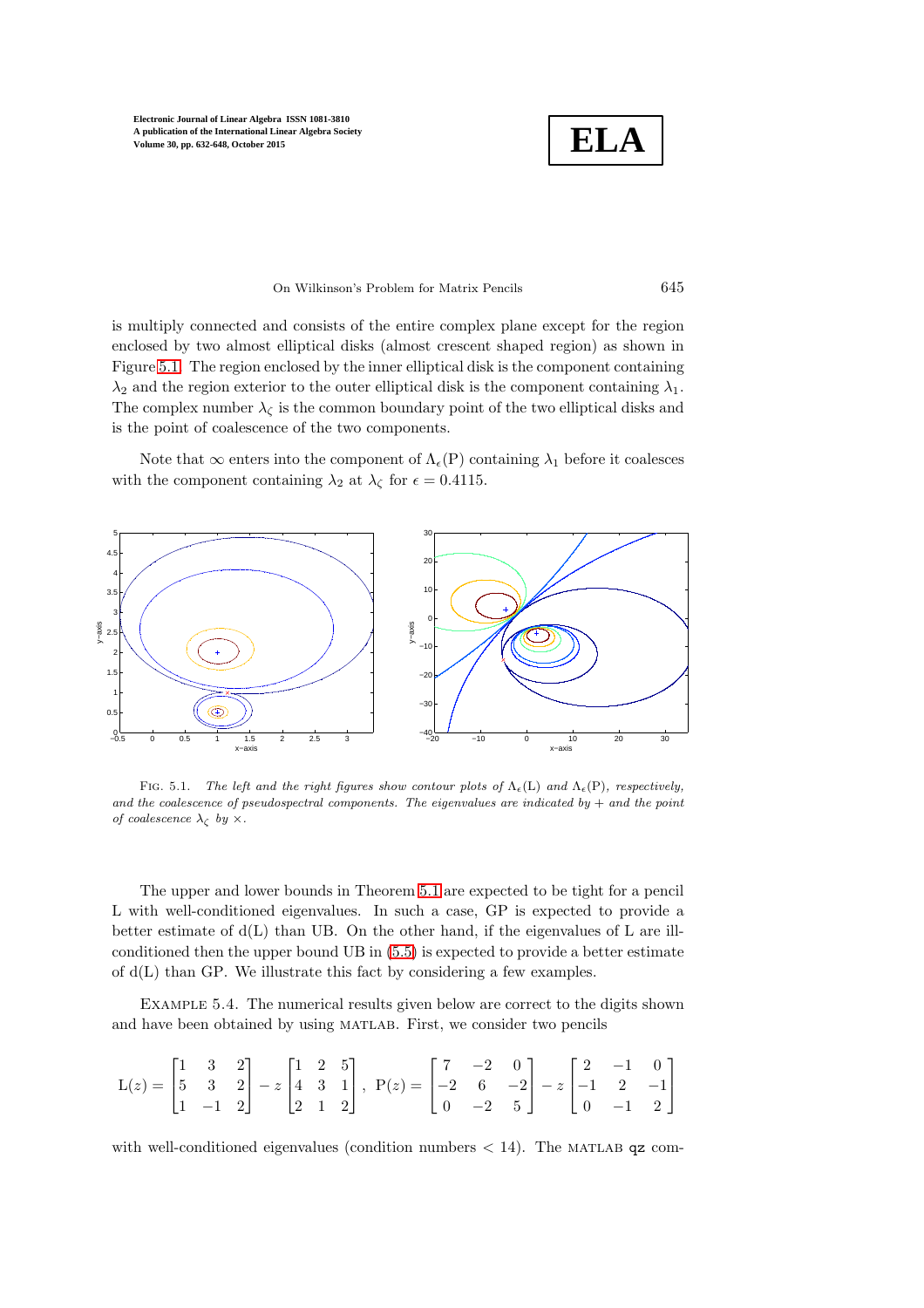

# 646 Sk.S. Ahmad and R. Alam

mand returns the following unitarily equivalent upper triangular pencils

|  |                                                                                                                                                                                                                 |  |                                                | $\label{eq:21} \mbox{L}(z) \simeq \begin{bmatrix} 2.4495 & -0.8693 & 1.8012 \\ 0 & 4.2769 & -4.5142 \\ 0 & 0 & 3.0546 \end{bmatrix} - z \begin{bmatrix} 1.2247 & -3.0594 & 0.3740 \\ 0 & 2.5570 & -4.2420 \\ 0 & 0 & 5.4283 \end{bmatrix}$ |
|--|-----------------------------------------------------------------------------------------------------------------------------------------------------------------------------------------------------------------|--|------------------------------------------------|--------------------------------------------------------------------------------------------------------------------------------------------------------------------------------------------------------------------------------------------|
|  | $\mathbf{P}(z) \simeq \begin{bmatrix} 3.5857 & -2.8060 & 0.5455 \\ 0 & 6.5455 & 3.8060 \end{bmatrix} - z \begin{bmatrix} 0.6425 & -0.7687 & 0.1818 \\ 0 & 2.1818 & 1.4353 \end{bmatrix}.$<br>$0 \t 0 \t 6.9024$ |  | $\begin{bmatrix} 0 & 0 & 2.8536 \end{bmatrix}$ |                                                                                                                                                                                                                                            |

The bounds on  $d(L)$  and  $d(P)$  are given in Table [5.1.](#page-14-0) The upper bound UB does not exist for the pencil P as the condition on eigenvectors in Theorem [5.2](#page-10-4) is not satisfied.

<span id="page-14-0"></span>Table 5.1 *Bounds on* d(L) *and* d(P)*.*

| Pencil | LB     | d(Pencil) |        | UB         |
|--------|--------|-----------|--------|------------|
|        | 0.0063 | 0.0076    | 0.1329 | ${0.8681}$ |
|        | 0.1307 | 0.2297    | 0.2520 |            |

Next, we consider bounds for randomly generated pencils. We generate  $n$ -by- $n$ pencil  $L(z) = A - zB$  using the MATLAB commands  $A = \text{rand}(n)$  and  $B = \text{rand}(n)$ . Table [5.2](#page-14-1) shows the results for various values of n. Observe that LB and GP provide good estimates of  $d(L)$  and that the upper bound GP is a better estimate of  $d(L)$ than UB because randomly generated pencils are not expected to have highly illconditioned eigenvalues.

Table 5.2 *Bounds on* d(L) *for randomly generated pencil* L *of size* n*.*

<span id="page-14-1"></span>

| $\eta$ | LB        | GP          | UВ          |
|--------|-----------|-------------|-------------|
| 50     | 4.8385e-4 | $6.2000e-2$ | 1.7599      |
| 100    | 7.3282e-6 | $1.0200e-2$ | $2.4590e-1$ |
| 150    | 2.1514e-4 | 7.6500e-2   | 1.5212      |
| 200    | 1.9335e-4 | 4.4000e-2   | 4.0096      |
| 250    | 5.5859e-5 | 3.7400e-2   | 1.7628      |

Finally, we illustrate that for a matrix pencil L with ill-conditioned eigenvalues the upper bound UB usually provides a better estimate of d(L) than GP. For this purpose, in view of [\(5.8\)](#page-12-1), we consider  $L(z) = A - zI$  and choose A having ill-conditioned eigenvalues. Then using MATLAB command qz we obtain unitariliy equivalent upper triangular pencil. We choose A to be the Wilkinson matrix  $W$  which is a 20-by-20 bi-diagonal matrix whose diagonal entries are  $20, 19, \ldots, 1$  and the supper-diagonals are 20. The matrix  $W$  is known to have highly ill-conditioned eigenvalues and it is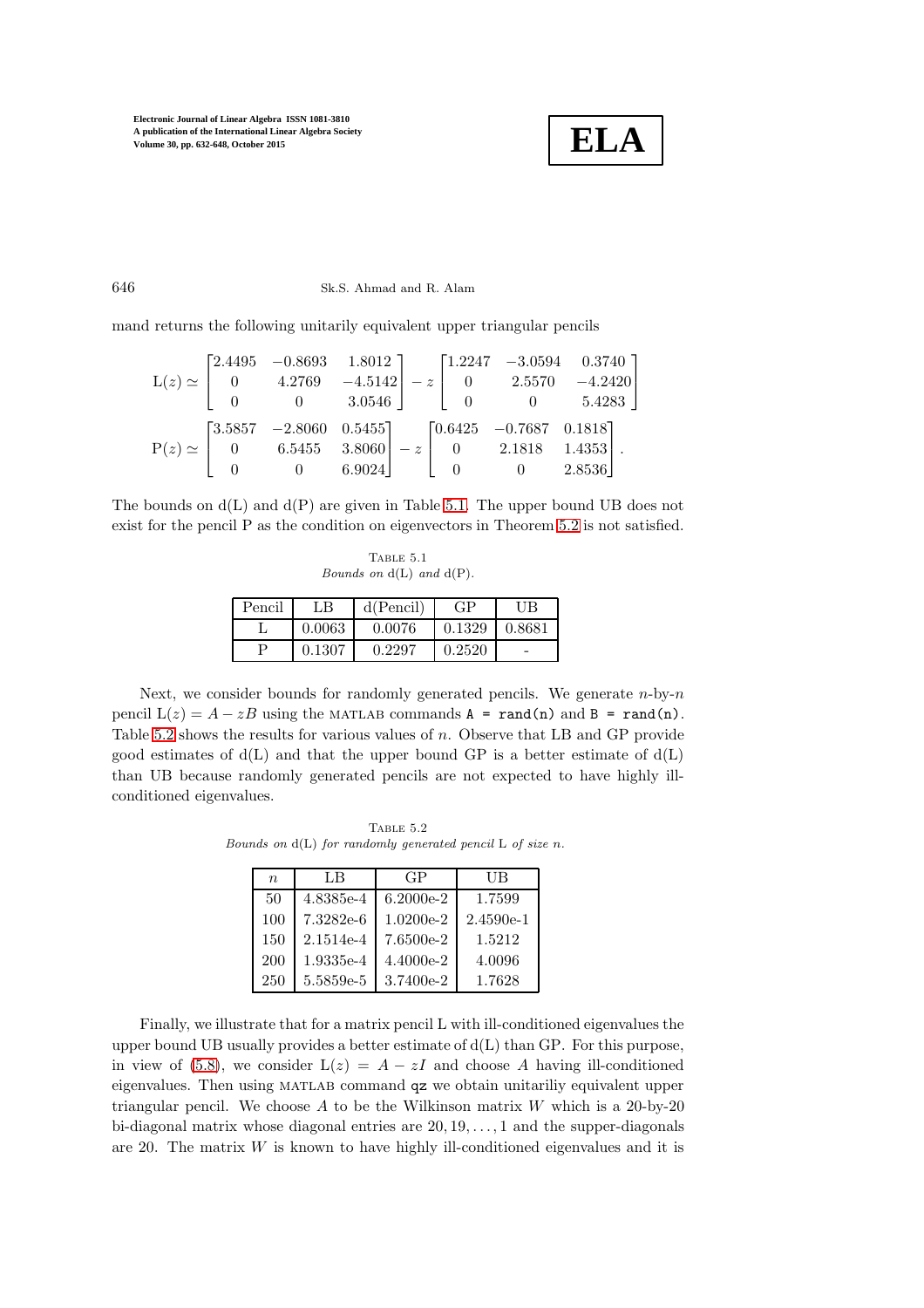**ELA**

### On Wilkinson's Problem for Matrix Pencils 647

shown by Wilkinson that  $d(W) \simeq 10^{-14}$ , see [\[21,](#page-16-10) pp. 90–92]. It is shown in [\[7\]](#page-16-2) that  $d(W) = 6.13 \times 10^{-14}$ . In view of [\(5.8\)](#page-12-1), we have  $d(L) \le d(W) \le UB$ .

Further, we consider Frank matrix which is also known to have ill-conditioned eigenvalues, see [\[21,](#page-16-10) pp. 90–92]. We denote by  $F_n$  the Frank matrix of size n, which is generated by the MATLAB command Gallery('frank', n). The ill-conditioning of the eigenvalues of  $F_n$  increases rapidly with n and  $d(F_n) = \mathcal{O}(10^{-15})$  for  $n = 15$ , see [\[7,](#page-16-2) [21\]](#page-16-10). The bounds LB and UB in Table [5.3](#page-15-6) confirm these results. The values of  $d(A)$  in Table [5.3](#page-15-6) for  $A = W$  and  $A = F_n$  are taken from [\[7\]](#page-16-2).

<span id="page-15-6"></span>Table 5.3 *Bounds on* d(L) *for pencils* L *with ill-conditioned eigenvalues.*

| $\overline{A}$ | LB           | d(A)                    | UВ           | GP           |
|----------------|--------------|-------------------------|--------------|--------------|
| W              | $5.2290e-16$ | $6.13e-14$              | 7.2577e-012  | 2.5600e-02   |
| $F_6$          | 3.6083e-04   | 5.56e-04                | $2.5940e-01$ | 5.3900e-02   |
| $F_{10}$       | 1.7389e-08   | $3.93e-08$              | 1.3415e-04   | $1.4300e-02$ |
| $F_{12}$       | 5.9423e-11   | $1.85e-10$              | 1.2314e-06   | $9.2000e-03$ |
| $F_{15}$       | 7.9951e-15   | $\mathcal{O}(10^{-15})$ | 4.9733e-10   | 5.5000e-03   |

**Conclusion.** Given a regular pencil  $L(\lambda)$  with distinct eigenvalues, we have described construction (Theorems [4.3](#page-6-1) and [4.4\)](#page-7-2) of a defective pencil  $L(\lambda) + \Delta L(\lambda)$ which is closest to  $L(\lambda)$  when  $L(\lambda)$  is unitarily diagonalizable. We have shown that the construction of  $\Delta L(\lambda)$  requires only the eigenvalues and eigenvectors of  $L(\lambda)$ . Thus, we have shown that the infimum in [\(1.1\)](#page-0-0) is attained for nongeneric pencils. For the general case when  $L(\lambda)$  is regular with distinct eigenvalues, we have derived computable upper and lower bounds (Theorems [5.1,](#page-9-1) [5.2\)](#page-10-4) for  $d(L)$ . The bound in Theorem [5.2](#page-10-4) shows that  $d(L)$  is almost inversely proportional to the condition number of the most sensitive eigenvalue of  $L(\lambda)$ .

#### REFERENCES

- <span id="page-15-5"></span>[1] B. Adhikari, R. Alam, and D. Kressner. Structured eigenvalue condition numbers and linearizations for matrix polynomials. *Linear Algebra Appl.*, 435:2193–2221, 2011.
- <span id="page-15-0"></span>[2] S.S. Ahmad. *Pseudospectra of matrix pencils and their applications in perturbation analysis of eigenvalues and eigendecompositions*. PhD Thesis, Department of Mathematics, Indian Institute of Technology Guwahati, India, 2007.
- <span id="page-15-1"></span>[3] S.S. Ahmad and R. Alam. Pseudospectra, critical points and multiple eigenvalues of matrix polynomials. *Linear Algebra Appl.*, 430:1171–1195, 2008.
- <span id="page-15-2"></span>[4] S.S. Ahmad, R. Alam, and R. Byers. On pseudospectra, critical points and multiple eigenvalues of matrix pencils. *SIAM J. Matrix Anal. Appl.*, 31:1915–1933, 2010.
- <span id="page-15-3"></span>[5] R. Alam. On the construction of nearest defective matrices to a normal matrix. *Linear Algebra Appl.*, 395:367–370, 2005.
- <span id="page-15-4"></span>[6] R. Alam. Wilkinson's problem revisited. *Journal of Analysis*, 4:176–205, 2006.